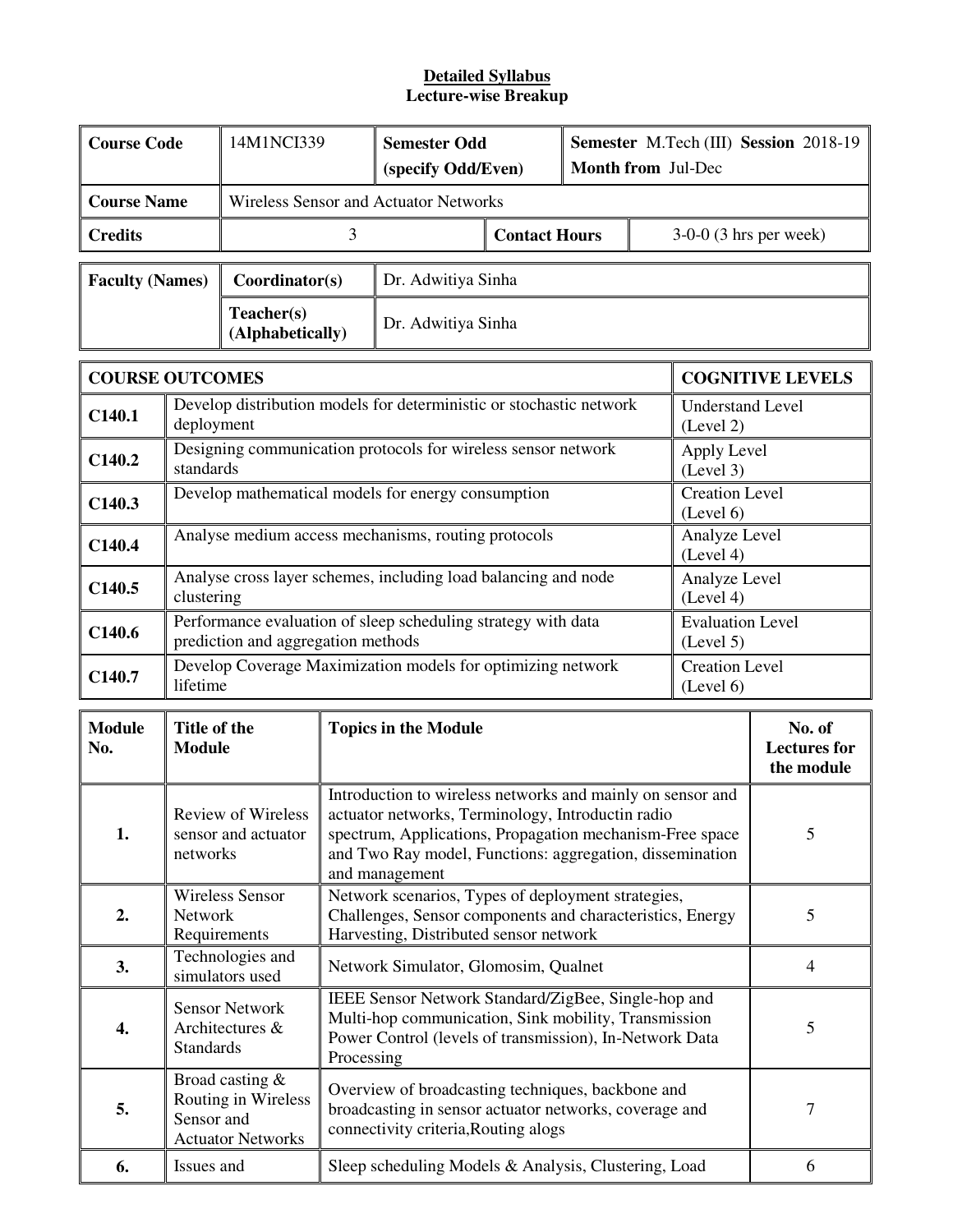|              |                                                                                                                                                                                               | Challenges                       | balancing, Energy Hole and Connectivity Gap problem,                                                                                                                                                                                                                            |    |  |  |
|--------------|-----------------------------------------------------------------------------------------------------------------------------------------------------------------------------------------------|----------------------------------|---------------------------------------------------------------------------------------------------------------------------------------------------------------------------------------------------------------------------------------------------------------------------------|----|--|--|
|              |                                                                                                                                                                                               |                                  | Poissonian and Gaussian distributed network                                                                                                                                                                                                                                     |    |  |  |
|              | 7.                                                                                                                                                                                            | Designing Goals<br>and Protocols | Energy Models, Network Lifetime Maximization,<br>Scheduling & Coverage Optimization. MAC protocols-Low<br>duty cycle and Wake up concepts, Cross layer issues &<br>methods – Optimizing number of Clusters & Cluster Head<br>rotations, Data and Flow Aggregation with analysis | 6  |  |  |
|              | 8.                                                                                                                                                                                            | Case Studies                     | Case study of Internet of things applications & open source<br>projects                                                                                                                                                                                                         | 4  |  |  |
|              |                                                                                                                                                                                               |                                  | <b>Total number of Lectures</b>                                                                                                                                                                                                                                                 | 42 |  |  |
|              |                                                                                                                                                                                               | <b>Evaluation Criteria</b>       |                                                                                                                                                                                                                                                                                 |    |  |  |
|              | <b>Components</b>                                                                                                                                                                             |                                  | <b>Maximum Marks</b>                                                                                                                                                                                                                                                            |    |  |  |
| Test-1       |                                                                                                                                                                                               |                                  | 20                                                                                                                                                                                                                                                                              |    |  |  |
|              | Test-1                                                                                                                                                                                        |                                  | 20                                                                                                                                                                                                                                                                              |    |  |  |
|              |                                                                                                                                                                                               | <b>End Semester Examination</b>  | 35                                                                                                                                                                                                                                                                              |    |  |  |
| TA           |                                                                                                                                                                                               |                                  | 25 (Quiz + Evaluative Assignment + Class Test + Attendance)                                                                                                                                                                                                                     |    |  |  |
| <b>Total</b> |                                                                                                                                                                                               |                                  | 100                                                                                                                                                                                                                                                                             |    |  |  |
|              | <b>Recommended Reading material:</b> Author(s), Title, Edition, Publisher, Year of Publication etc. (Text books,<br>Reference Books, Journals, Reports, Websites etc. in the IEEE format)     |                                  |                                                                                                                                                                                                                                                                                 |    |  |  |
| 1.           | Wireless Sensor and Actuator Networks Algorithms and Protocols for Scalable Coordination and Data<br>Communication, Edited by Amiya Nayak and Ivan Stojmenovic John Wiley & Sons, Inc., 2010. |                                  |                                                                                                                                                                                                                                                                                 |    |  |  |
| 2.           |                                                                                                                                                                                               | Kauffman Publication, 2004       | Feng Zhao, Leonidas Guibas, Wireless Sensor Networks: An Information Processing Approach, Morgan                                                                                                                                                                                |    |  |  |

3. William Stallings, Wireless Communications & Networks, 2<sup>nd</sup> Edition, Pearson Education India, 2009

**4. Kazem Sohraby, Daniel Minoli, Taieb Znati, Wireless Sensor Networks: Technology, Protocols, and Anglicking Wilson Plashmull, 1<sup>st</sup> alitime, 2007** 

**5.** Andrea Conti, Davide Dardari, and Roberto Verdone, Wireless Sensor and Actuator Networks

Technologies, Analysis and Design, Academic Press, Elsevier, 2008

Applications, Wiley-Blackwell; 1<sup>st</sup> edition, 2007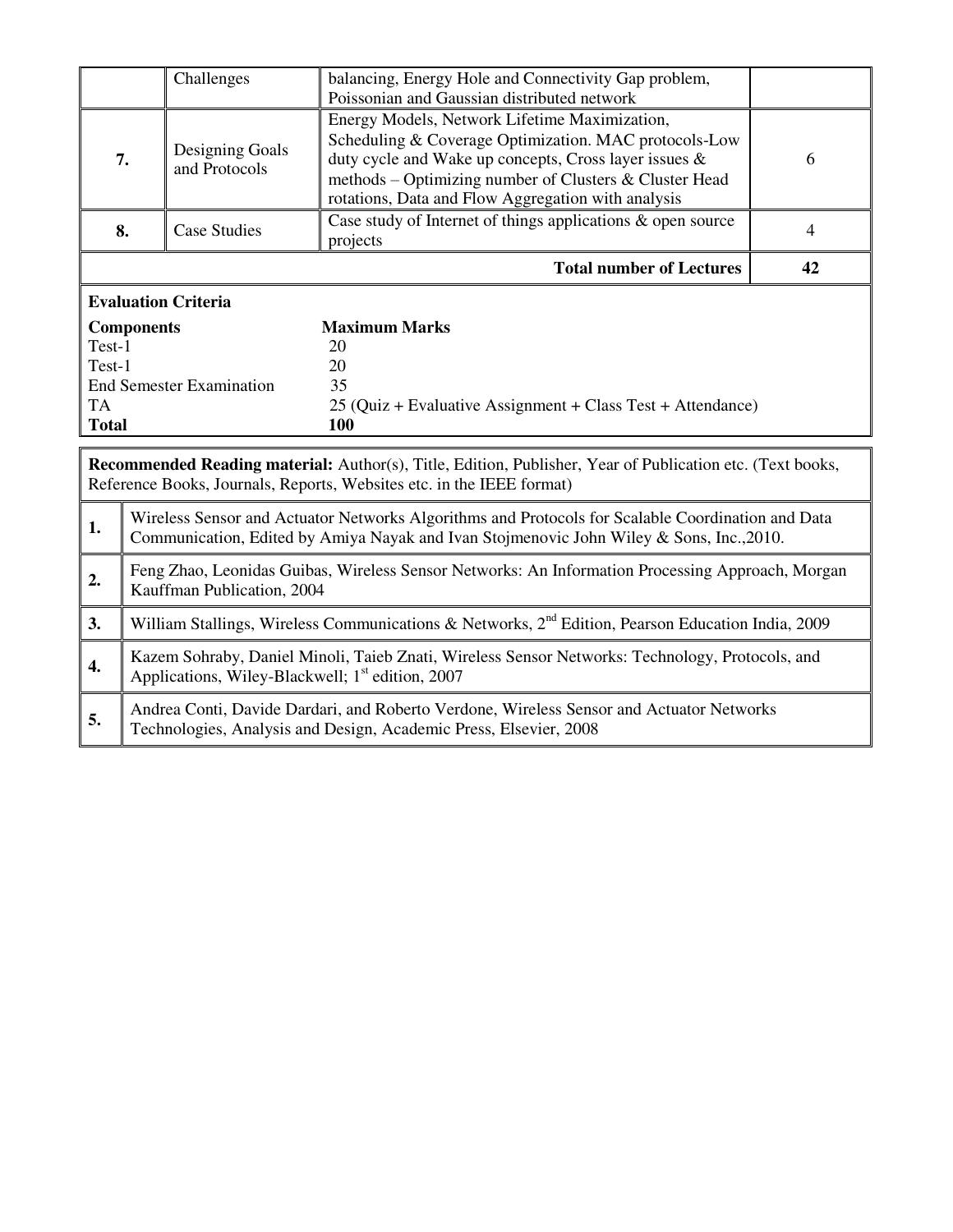# **Lecture-wise Breakup**

| <b>Subject Code</b> |                                                                   |  | <b>17M1NCI131</b>          |    | Semester Odd<br>(specify Odd/Even)                                                      | Semester - 2nd<br>Month from Jul to Dec |                                              |
|---------------------|-------------------------------------------------------------------|--|----------------------------|----|-----------------------------------------------------------------------------------------|-----------------------------------------|----------------------------------------------|
|                     | <b>Subject Name</b>                                               |  | Flexible Computer Networks |    |                                                                                         |                                         |                                              |
| Credits             |                                                                   |  | 3                          |    | <b>Contact Hours</b>                                                                    | 3                                       |                                              |
| Faculty             |                                                                   |  | Coordinator(s)             | 1. | Sangeeta Mittal                                                                         |                                         |                                              |
| (Names)             | Teacher(s)<br>Sangeeta Mittal<br>1.<br>(Alphabetically)           |  |                            |    |                                                                                         |                                         |                                              |
|                     | <b>Course Outcomes</b>                                            |  |                            |    |                                                                                         |                                         |                                              |
| CO#                 |                                                                   |  | <b>Course Outcome</b>      |    |                                                                                         |                                         | <b>Cognitive Level</b><br>(Bloom's Taxonomy) |
| 1.                  |                                                                   |  |                            |    | Explain the current network-traffic characteristics and modern networking scenarios     |                                         | Understanding (level -<br>2)                 |
| 2.                  |                                                                   |  |                            |    | Assess limitations of classical networking techniques in supporting recent applications |                                         | Analyzing (level-4)                          |
| 3.                  | Explain Software Defined Network architecture, need and concepts  |  |                            |    |                                                                                         |                                         | Understanding (level -<br>2)                 |
| 4.                  | Experiment with Openflow based southbound API in Mininet emulator |  |                            |    |                                                                                         | Applying(level-3)                       |                                              |
| 5.                  | Evaluate SDN using Pox and OpenDaylight SDN Controllers           |  |                            |    |                                                                                         | Evaluating(level-5)                     |                                              |
| 6.                  |                                                                   |  | data transport in SDN      |    | Build traffic engineering modules for load balancing, quality of service and multicast  |                                         | Creating(level-6)                            |

| Module No. | <b>Subtitle of the Module</b>                     | Topics in the module                                                                                                                                     | No. of Lectures<br>for the module |
|------------|---------------------------------------------------|----------------------------------------------------------------------------------------------------------------------------------------------------------|-----------------------------------|
| 1.         | <b>Modern Networking Elements</b>                 | Fast Ethernet, Gigabit WiFi, 4G/5G<br>Cellular, Cloud Computing, IoT                                                                                     | 3                                 |
| 2.         | Basics of Modern Network<br>Traffic               | Types of Network Traffic, Real time<br>characteristics, Big Data, Cloud Computing<br>and Mobile Traffic, QoS and QoE -<br>Difficulties in achieving them | $\overline{4}$                    |
| 3.         | Drivers and Components of<br>Flexible Networking  | <b>Evolving Requirements</b><br>SDN and NFV                                                                                                              | $\overline{2}$                    |
| 4.         | Introduction to Software<br>Defined Network (SDN) | Architecture, Characteristics,<br>Standards, Open Development<br><b>Initiatives</b>                                                                      | 3                                 |
| 5.         | SDN Data Plane and Open Flow                      | Data Plane Functions, OpenFlow logical<br>network Device - Flow Tables, Group<br>Tables, Openflow Protocol                                               | 6                                 |
| 6.         | <b>SDN Control Plane</b>                          | Control Plane Architecture,<br>OpenDaylight Project - Architecture<br>and APIs                                                                           | 6                                 |
| 7.         | <b>SDN</b> Application Plane                      | Application Plane Architecture, Data<br>center networking and Information<br>center networking over SDN                                                  | 6                                 |
| 8.         | Network Function                                  | Virtualization Approach, NFV use                                                                                                                         | 4                                 |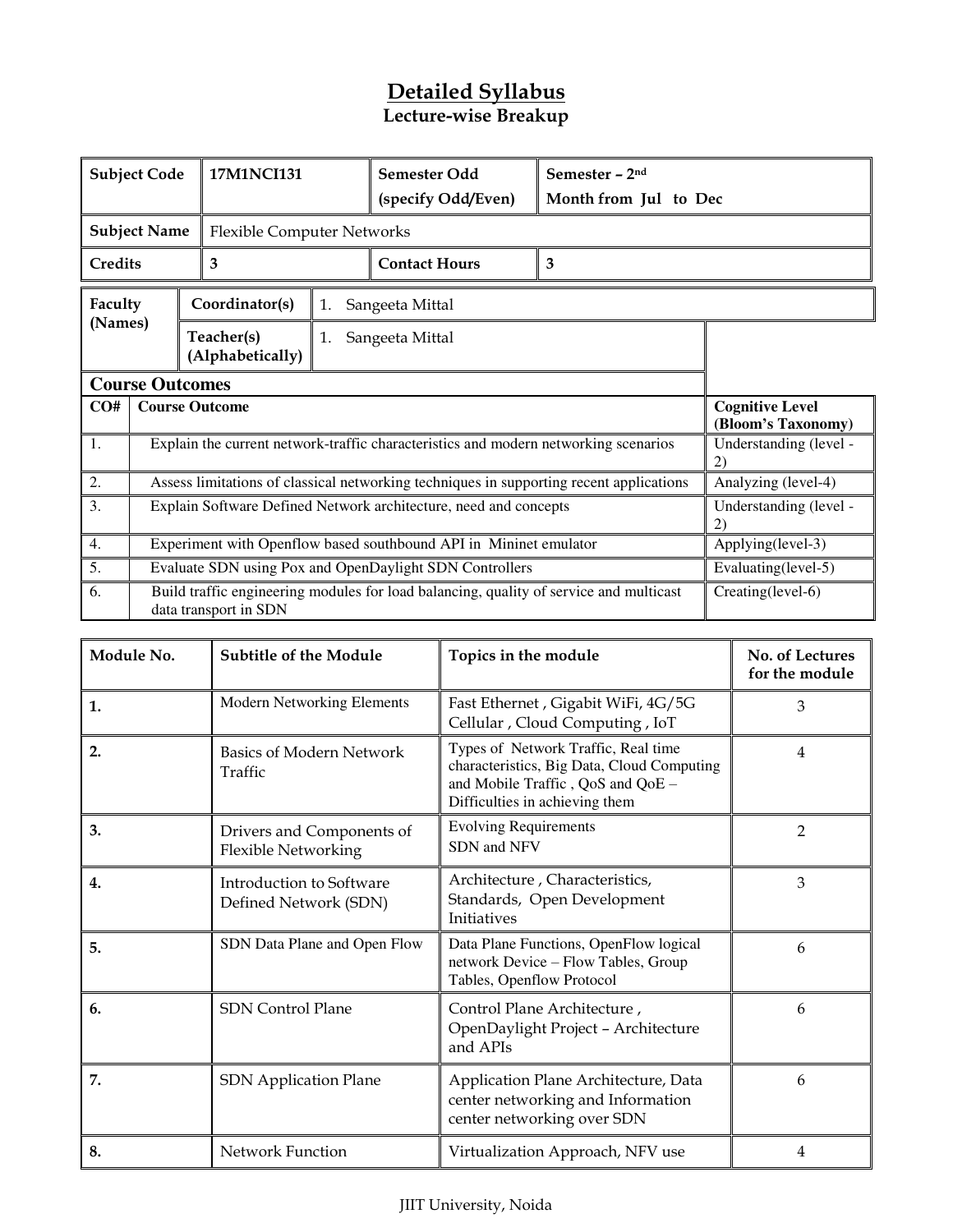| Virtualization (NFV) -<br>Concepts | cases, NFV and SDN                                                    |    |
|------------------------------------|-----------------------------------------------------------------------|----|
| NFV Infrastructure                 | Virtualized Network Functions, Virtual<br>LAN, Virtual Tenant Network |    |
|                                    | <b>Total number of Lectures</b>                                       | 40 |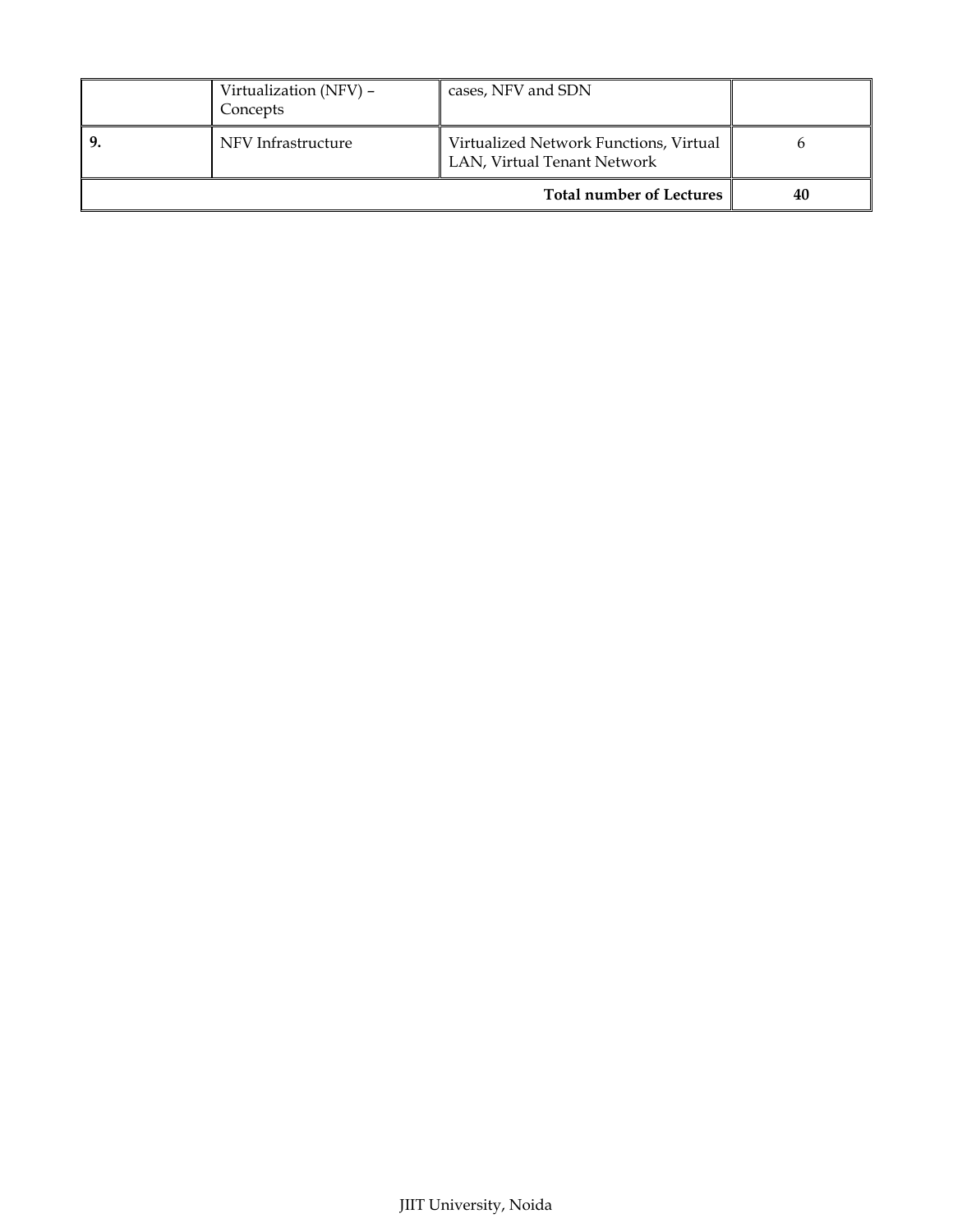|                      | Lecture-wise Breakup |                                                                                                                                               |                    |                                                                                                                                                                                    |      |                |                                            |
|----------------------|----------------------|-----------------------------------------------------------------------------------------------------------------------------------------------|--------------------|------------------------------------------------------------------------------------------------------------------------------------------------------------------------------------|------|----------------|--------------------------------------------|
| <b>Subject Code</b>  |                      | 17M11CS111                                                                                                                                    |                    | Semester                                                                                                                                                                           |      |                | Semester Odd Session 2019-2020             |
|                      |                      | (specify Odd/Even)                                                                                                                            |                    |                                                                                                                                                                                    |      |                | Month from July 19 to December 20          |
| <b>Subject Name</b>  |                      |                                                                                                                                               |                    | Data structure & Algorithms for Big Data                                                                                                                                           |      |                |                                            |
| Credits              |                      | 3                                                                                                                                             |                    | <b>Contact Hours</b>                                                                                                                                                               | 3(L) |                |                                            |
| Faculty              |                      | Coordinator(s)                                                                                                                                |                    | Dr. Amarjeet Prajapati                                                                                                                                                             |      |                |                                            |
| (Names)              |                      | Teacher(s)<br>(Alphabetically)                                                                                                                |                    | Dr. Amarjeet Prajapati                                                                                                                                                             |      |                |                                            |
| S.N.                 |                      |                                                                                                                                               | <b>DESCRIPTION</b> |                                                                                                                                                                                    |      |                | <b>COGNITIVE LEVEL</b><br>(BLOOM TAXONOMY) |
| C110.1               |                      |                                                                                                                                               |                    | Define basic concepts of Big Data and relating them to them<br>with various Big Data technologies (e.g., Hadoop, Spark)                                                            |      |                | Remember Level<br>(Level 1)                |
| C110.2               |                      |                                                                                                                                               |                    | Explain Hadoop cluster architecture and its components and<br>Differentiate Hadoop Distributed File System (HDFS) from<br>other storage techniques, e.g., NFS and UNIX file system |      |                | <b>Understand Level</b><br>(Level 2)       |
| C110.3               | problems.            | Construct data structure and algorithms for HDFS and<br>Apply Level<br>MapReduce and further applying them to different Big Data<br>(Level 6) |                    |                                                                                                                                                                                    |      |                |                                            |
| C110.4               |                      | Apply hashing on large scale multi-dimensional data sets<br>Apply Level<br>using Locality Sensitive Hashing.                                  |                    |                                                                                                                                                                                    |      | (Level 3)      |                                            |
| C110.5               |                      |                                                                                                                                               |                    | Analyze and apply advance data structures and algorithms<br>Analyze Level                                                                                                          |      |                |                                            |
|                      |                      | for solving big data problems                                                                                                                 |                    | (e.g., B and B+ Tree, R and R+ Tree, Matrix multiplication)                                                                                                                        |      |                | (Level 4)                                  |
| C110.6               |                      |                                                                                                                                               |                    | Evaluate Streaming Algorithms, Sublinear optimization,                                                                                                                             |      |                | <b>Evaluate Level</b>                      |
|                      |                      | Machine Learning, Hadoop systems                                                                                                              |                    |                                                                                                                                                                                    |      |                | (Level 5)                                  |
| <b>Module</b><br>No. |                      | <b>Subtitle of the Module</b>                                                                                                                 |                    | Topics in the module                                                                                                                                                               |      |                | No. of Lectures for the<br>module          |
| 1.                   | Data                 | Introduction to Big                                                                                                                           |                    | Motivation, Application, Domains for Big Data,<br>Various tools and services                                                                                                       |      |                | 2                                          |
| 2.                   |                      | <b>Basic Statistics</b>                                                                                                                       | test               | Various types of parametric and non-parametric                                                                                                                                     |      | $\overline{2}$ |                                            |
| 3.                   |                      | File system                                                                                                                                   |                    | Introduction to HDFS, Read and write operation,<br>Types of failures                                                                                                               |      | 3              |                                            |
| 4.                   |                      | MapReduce                                                                                                                                     |                    | Introduction to MapReduce, Mapreduce Job<br>scheduling                                                                                                                             |      | 3              |                                            |
| 5.                   |                      | Basic data structures<br>concepts                                                                                                             |                    | Array: searching, sorting,<br>aggregation on BIG DATA                                                                                                                              |      |                | 4                                          |
| 6.                   |                      | Matrix Multiplication                                                                                                                         |                    | Matrix Multiplication for BIG<br><b>DATA</b>                                                                                                                                       |      |                | $\overline{c}$                             |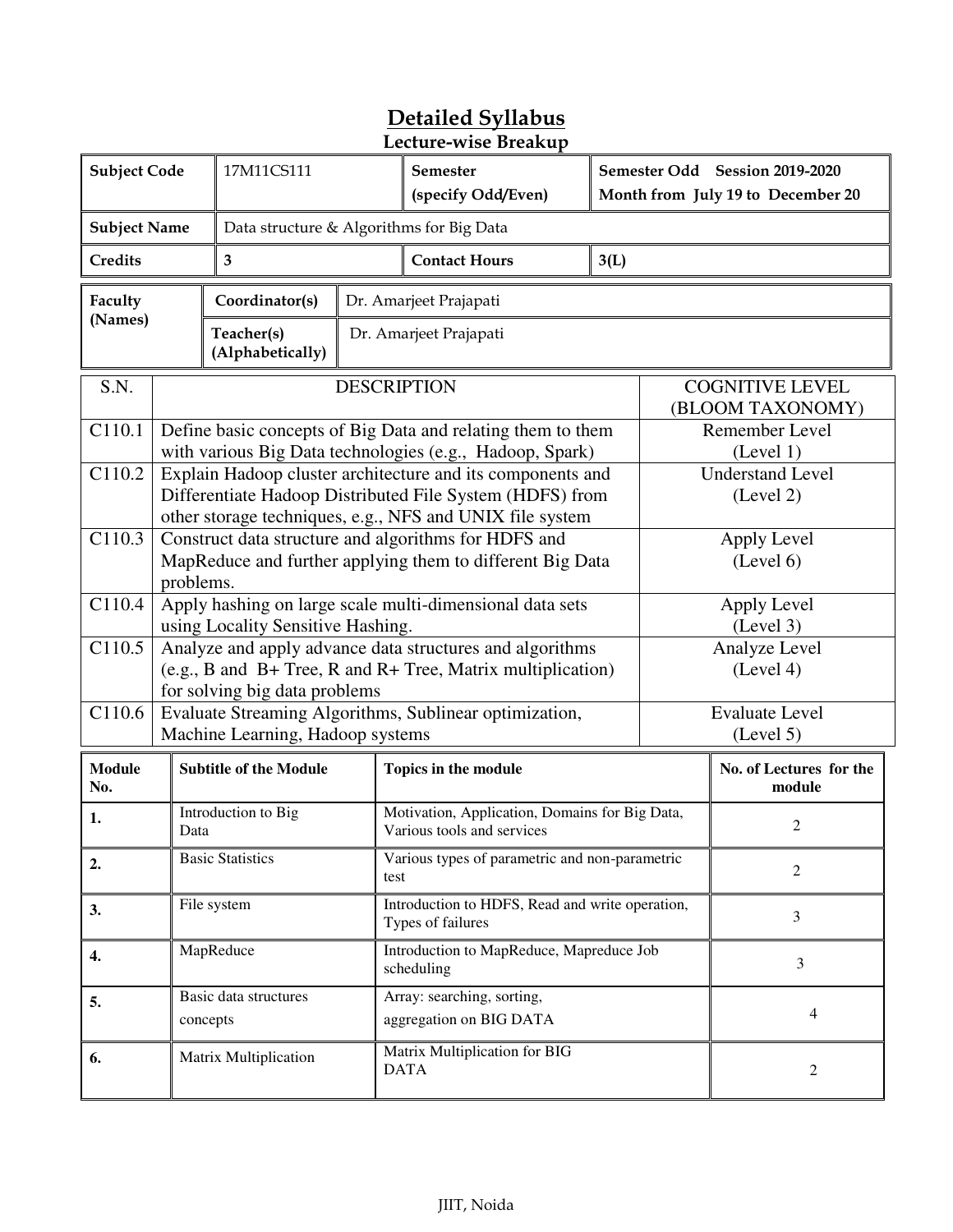|    | <b>Total number of Lectures</b>                      |                                                                                                                                                                                                 | 42 |
|----|------------------------------------------------------|-------------------------------------------------------------------------------------------------------------------------------------------------------------------------------------------------|----|
|    |                                                      |                                                                                                                                                                                                 |    |
| 11 | Mathematical<br>Foundation                           | Sparse: Vector Spaces, Matrix<br>algebra, LSI, SVD, PSD                                                                                                                                         | 3  |
| 10 | Applications (may<br>use spark)                      | Streaming Algorithms, Sublinear<br>optimization, Machine Learning Problems,<br>Hadoop systems                                                                                                   | 2  |
| 9. | Bloom filters,<br>HyperLogLog, Count-2 min<br>sketch | Bloom filters,<br>HyperLogLog, Count-2 min sketch                                                                                                                                               | 4  |
| 8. | Indexing strategies<br>Trees                         | large Arrays, Hashing,<br>AVL, B-tree, Tries, R and R+ Trees, Prefix Trees,<br>Accumulo, Bigtable, bLSM, Cassandra,<br>HBase, Hypertable, LevelDB are LSM trees,<br>divide & conquer, mapreduce | 6  |
| 7. | Graphs                                               | Spanning Tree (Min/Max), Searching (BFS),<br>Shortest Path etc.                                                                                                                                 | 6  |
| 7. | File systems                                         | Various file systems like HDFS and Toku FS etc.<br>Variable-sized rows, Concurrency-control<br>mechanisms, Multithreading, Transactions,<br>logging, ACID compliant, crash recovery             | 5  |

|    | Recommended Reading material: Author(s), Title, Edition, Publisher, Year of Publication etc. (Text books,<br>Reference Books, Journals, Reports, Websites etc. in the IEEE format)                                                                                                                                                                     |  |  |  |
|----|--------------------------------------------------------------------------------------------------------------------------------------------------------------------------------------------------------------------------------------------------------------------------------------------------------------------------------------------------------|--|--|--|
| 1. | Journals: IEEE Transactions on Knowledge and Data Engineering, ACM Transactions on<br>Intelligent Systems and Technology (TIST), ACM Transactions on Knowledge Discovery<br>from Data (TKDD)                                                                                                                                                           |  |  |  |
| 2. | 2. Tier-1 Conferences: SIGKDD, ICDE - International Conference on Data Engineering,<br>CIKM - International Conference on Information and Knowledge Management, ICDM -<br>IEEE International Conference on Data Mining, SDM - SIAM International Conference on<br>Data Mining, PKDD - Principles of Data Mining and Knowledge Discovery, IEEE Big Data |  |  |  |
| 3. | 3. Online courses: http://grigory.us/big-data-class.html<br>https://courses.engr.illinois.edu/cs598csc/fa2014/                                                                                                                                                                                                                                         |  |  |  |
| 4. | 4. Book: Mahmoud Parsian, "Data Algorithms: Recipes for Scaling Up with Hadoop and<br>Spark", O'Reilly Media, July 2015.                                                                                                                                                                                                                               |  |  |  |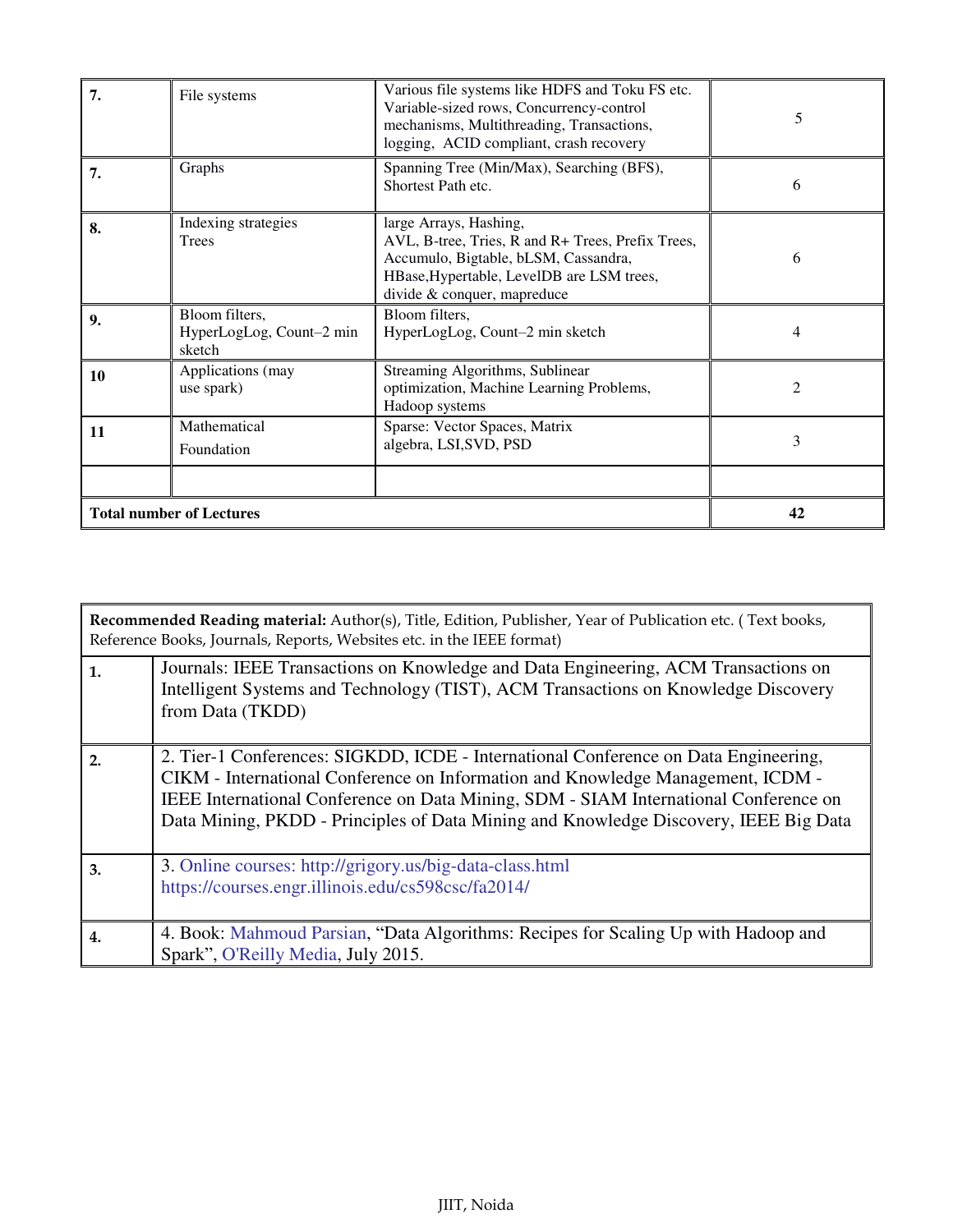#### **Detailed Syllabus Lecture-wise Breakup**

| <b>Subject Code</b> | 17M11CS112                       | Semester Odd<br>(specify Odd/Even) | <b>Semester Even Session 2018 - 19</b><br><b>Month from</b> July to December |  |  |
|---------------------|----------------------------------|------------------------------------|------------------------------------------------------------------------------|--|--|
| <b>Subject Name</b> | Machine Learning and Data Mining |                                    |                                                                              |  |  |
| Credits             |                                  | <b>Contact Hours</b>               | - 3                                                                          |  |  |

| Faculty<br>(Names) | Coordinator(s) | <b>Bharat Gupta</b> |
|--------------------|----------------|---------------------|
|                    | Teacher(s)     | <b>Bharat Gupta</b> |

|        | <b>COURSE OUTCOMES</b>                                                                                                                                                                                                                | <b>COGNITIVE LEVELS</b> |
|--------|---------------------------------------------------------------------------------------------------------------------------------------------------------------------------------------------------------------------------------------|-------------------------|
| C112.1 | Differentiate between Classification, Clustering and Association Rules<br>techniques.                                                                                                                                                 | C <sub>2</sub>          |
| C112.2 | Apply and Compare different classification techniques, e.g., k-Nearest<br>Neighbours, Naïve Bayes, ID3 Decision Trees, Support Vector<br>Machine, Ensemble methods, etc.                                                              | C <sub>3</sub>          |
| C112.3 | Apply and compare different clustering techniques, e.g., k-means, k-<br>mediods, etc.                                                                                                                                                 | C <sub>3</sub>          |
| C112.4 | Apply Apriori algorithm to generate the frequently used rules in a<br>market basket analysis.                                                                                                                                         | C <sub>3</sub>          |
| C112.5 | Apply different dimensionality reduction techniques e.g. PCA, SVD,<br>Factor Analysis, Linear Discriminant Analysis, etc., in big data<br>scenarios.                                                                                  | C <sub>3</sub>          |
| C112.6 | Use Artificial Neural Network techniques, <i>i.e.</i> , Back propagation, Feed<br>forward Network, Kohonen Self-Organising Feature Maps, Learning<br>Vector Quantization, etc, for solving classification and clustering<br>problems. | C <sub>3</sub>          |

| Module<br>No.  | Subtitle of the<br>Module | Topics in the module                                                                                                                           | No. of Lectures<br>for the module |
|----------------|---------------------------|------------------------------------------------------------------------------------------------------------------------------------------------|-----------------------------------|
| 1              | Introduction              | Introduction to Machine Learning, Data Mining and<br>Knowledge Discovery in Data Bases, Data Types                                             |                                   |
| $\overline{2}$ | Classification            | Introduction to classification, k-Nearest Neighbours, Naïve<br>Bayes, Decision Trees                                                           | 6                                 |
| 3              | Regression                | Linear Regression with One Variable, Linear Regression<br>with Multiple Variables, Logistic Regression                                         | 4                                 |
| 4.             | Clustering                | Introduction, Different type of Clustering Methods,<br>Partitioning Clustering Methods, Hierarchical Clustering<br>Methods, k-means, k-medoids | 6                                 |
| 5.             | <b>Association Rules</b>  | Frequent itemsets, Apriori algorithm, Association rules                                                                                        |                                   |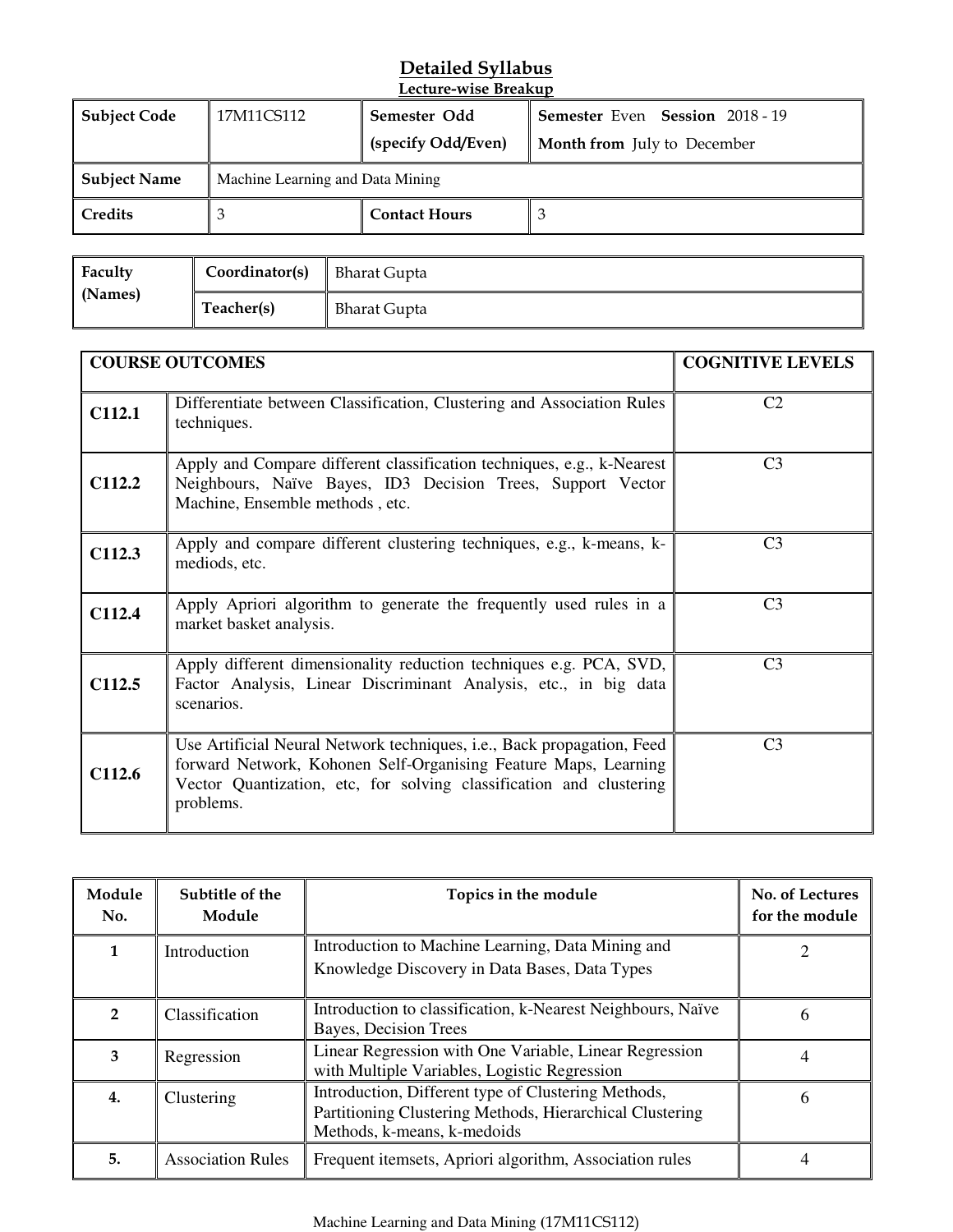| 6.                              | Dimensionality<br>Reduction     | Introduction, Subset Selection, PCA, SVD, Factor Analysis,<br>Multidimensional Scaling, Linear Discriminant Analysis                                            |                                                                          |  |  |  |  |
|---------------------------------|---------------------------------|-----------------------------------------------------------------------------------------------------------------------------------------------------------------|--------------------------------------------------------------------------|--|--|--|--|
| 7.                              | Artificial Neural<br>Methods    | Cost Function, Back propagation, Feed forward Network,<br>Network training, Error Propagation, Application of Neural<br>Networks                                | 8                                                                        |  |  |  |  |
| 8.                              | <b>Ensemble Methods</b>         | Ensemble methods of classification-Bagging, Boosting, and<br><b>Random Forest</b>                                                                               | $\overline{4}$                                                           |  |  |  |  |
| <b>Total number of Lectures</b> | 42                              |                                                                                                                                                                 |                                                                          |  |  |  |  |
| <b>Evaluation Criteria</b>      |                                 |                                                                                                                                                                 |                                                                          |  |  |  |  |
| Components                      |                                 | <b>Maximum Marks</b>                                                                                                                                            |                                                                          |  |  |  |  |
| <b>T1</b>                       |                                 | 20                                                                                                                                                              |                                                                          |  |  |  |  |
| T2                              |                                 | 20                                                                                                                                                              |                                                                          |  |  |  |  |
|                                 | <b>End Semester Examination</b> | 35                                                                                                                                                              |                                                                          |  |  |  |  |
| <b>TA</b>                       |                                 | 25 (Attendance (10), Quiz performance (15))                                                                                                                     |                                                                          |  |  |  |  |
| <b>Total</b>                    |                                 | 100                                                                                                                                                             |                                                                          |  |  |  |  |
|                                 |                                 | Recommended Reading material: Author(s), Title, Edition, Publisher, Year of Publication etc. (Text books,<br>Reference Books, Journals, Reports, Websites etc.) |                                                                          |  |  |  |  |
| 1.                              |                                 | Jiawei Han, Micheline Kamber, Data Mining, Morgan Kaufmann<br>Publishers, Elsevier, 2005                                                                        |                                                                          |  |  |  |  |
| 2.                              |                                 | Kimball R. and Ross M, The Data Warehouse Toolkit", Wiley                                                                                                       |                                                                          |  |  |  |  |
| 3.                              |                                 | Pujari, Arun K, Data mining and statistical analysis using SQL, Universities press                                                                              |                                                                          |  |  |  |  |
| 4.                              |                                 | Pang-Ning Tan, Michael Steinbach, Vipin Kumar, Introduction to Data Mining                                                                                      |                                                                          |  |  |  |  |
| 5.                              |                                 | data", Morgan Kaufmann, Elsevier                                                                                                                                | Soumen Chakrabarti, Mining the Web: Discovering knowledge from hypertext |  |  |  |  |
| 6.                              |                                 | McGraw-Hill,2004                                                                                                                                                | Alex, Berson, Stephen J. Smith, Data Warehousing, data mining and OLAP,  |  |  |  |  |
| 7.                              |                                 | Inmon W.H., Building the Data Warehouse, 4th Edition, Wiley                                                                                                     |                                                                          |  |  |  |  |
| 8.                              |                                 | Wesley                                                                                                                                                          | Anahory S. and Murray D, Data Warehousing in the Real World, Addison-    |  |  |  |  |
| 9.<br>Hall,2003                 |                                 | Margaret H. Dunham, Data Mining: Introductory and Advanced Topics, Prentice                                                                                     |                                                                          |  |  |  |  |
| 10.                             | Hill.                           | Mattison R. , Web Warehousing and Knowledge Management", Tata McGraw-                                                                                           |                                                                          |  |  |  |  |
| 11.                             |                                 | David Hand, Heikki Mannila and Padhraic Smyth, Principles of Data Mining, PHI                                                                                   |                                                                          |  |  |  |  |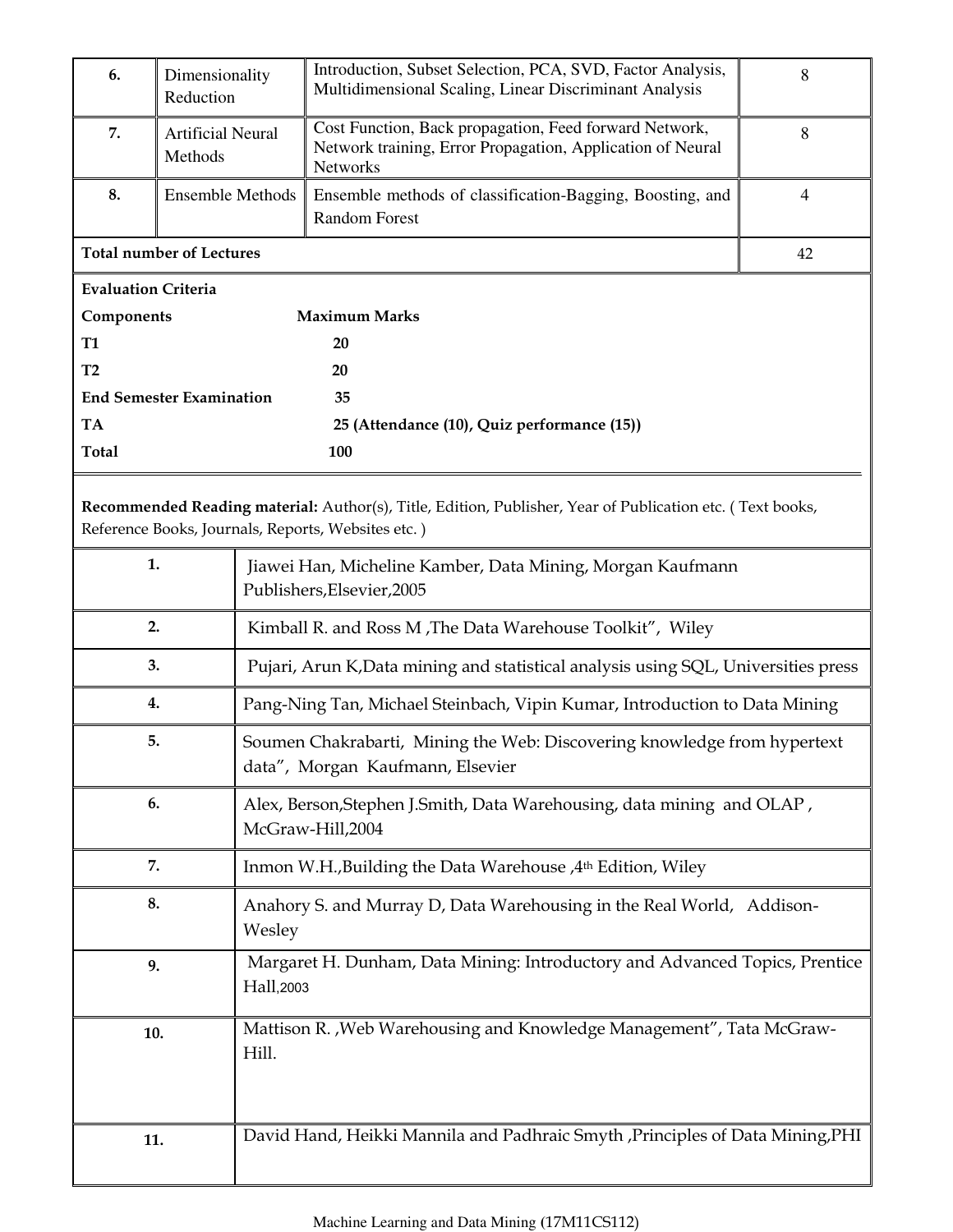| 12. | Transactions on Database Systems (ACM)                              |
|-----|---------------------------------------------------------------------|
| 13  | IEEE Transactions on Knowledge & Data Engineering                   |
| 14  | The VLDB Journal The International Journal on Very Large Data Bases |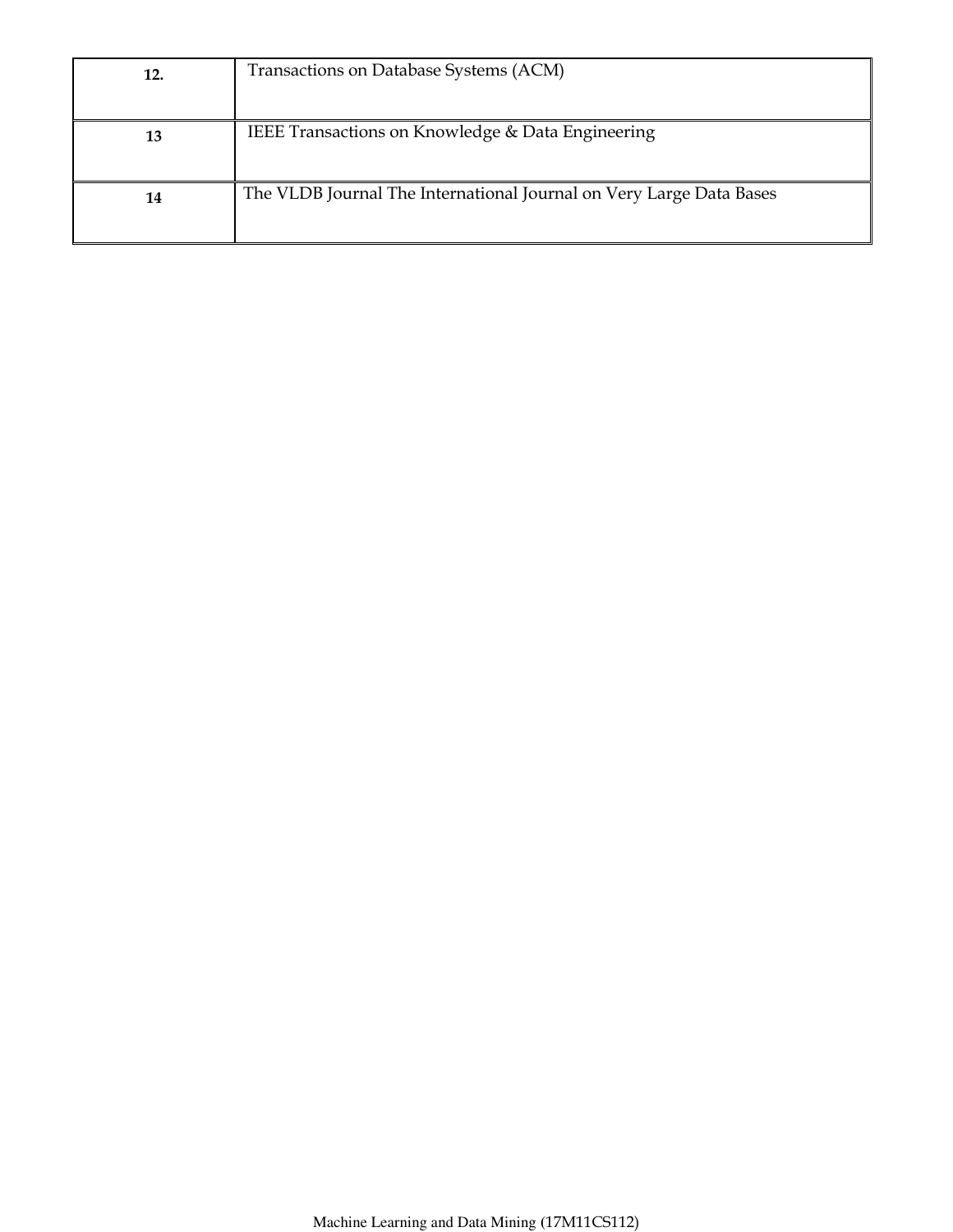## **Syllabus Description**

| <b>Course Code</b>  | 17M12CS115<br>(C142)      | Odd<br><b>Semester</b> | Semester $3rd$ Session 2019 - 2020<br><b>Month from July to December</b> |  |  |
|---------------------|---------------------------|------------------------|--------------------------------------------------------------------------|--|--|
| <b>Subject Name</b> | 3D Graphics and Animation |                        |                                                                          |  |  |
| <b>Credits</b>      |                           | <b>Contact Hours</b>   |                                                                          |  |  |

| <b>Faculty (Names)</b> | Coordinator | Dr. Suma Dawn |
|------------------------|-------------|---------------|
|                        | Teacher(s)  | Dr. Suma Dawn |

|                    | <b>COURSE OUTCOMES</b>                                                                                                                                                                                                         | <b>COGNITIVE LEVELS</b>                 |
|--------------------|--------------------------------------------------------------------------------------------------------------------------------------------------------------------------------------------------------------------------------|-----------------------------------------|
| C142.1             | Explain the theories of 3D objects and various media environments.                                                                                                                                                             | <b>Understanding Level</b><br>(Level 2) |
| C <sub>142.2</sub> | Propose solutions to given case studies by illustrating various methods<br>and environments related to 3D graphics such as geometry,<br>transformations and modeling, visibility detection,<br>lighting,<br>illumination, etc. | <b>Creating Level</b><br>(Level 6)      |
| C142.3             | Create multimedia-rich content, specifically comic frames and<br>animations.                                                                                                                                                   | <b>Creating Level</b><br>(Level 6)      |
| C142.4             | Design dynamic and interactive animations using<br>scripting to<br>implement fun games and create richer content.                                                                                                              | Creating Level<br>(Level 6)             |
| C <sub>142.5</sub> | Critique and compare various advanced animation principles such as<br>rigid body dynamics, natural phenomena and modelling, 3D object<br>manipulation, etc.                                                                    | <b>Evaluating Level</b><br>(level 5)    |

| <b>Module</b><br>No. | Subtitle of the $\parallel$<br><b>Module</b>                | Topics in the module                                                                                                                                                                                                                                                                                                   | No. of Lectures for<br>the module |  |  |  |
|----------------------|-------------------------------------------------------------|------------------------------------------------------------------------------------------------------------------------------------------------------------------------------------------------------------------------------------------------------------------------------------------------------------------------|-----------------------------------|--|--|--|
| 1.                   | Introduction                                                | Fundamentals of 2D and 3D graphics and Animation<br>Designing                                                                                                                                                                                                                                                          | 1                                 |  |  |  |
| $\overline{2}$ .     | 3D Graphics                                                 | 3D<br>Primitives, Geometry, transformations<br>and<br>Modeling; Visibility Detection; Lighting, Illumination,<br>and Shading, Texture Mapping; Sub-division Surfaces,<br>Implicit surfaces and voxels, creating<br>complex<br>Imaging and Rendering.<br>Related<br>geometry;<br>Programming, 2D and 3D object creation | 22                                |  |  |  |
| 3.                   | Animation                                                   | Fundamentals; Motion Creation, Animating articulated<br>structures, kinematics and inverse kinematics; Creation<br>of simple animation with and without actionscripting.                                                                                                                                               | 17                                |  |  |  |
| 4.                   | Introduction to<br>Advanced<br>Animation and<br>Principles. | Physically based modeling and simulation, rigid body<br>dynamics; Natural Phenomena and Modeling (plants,<br>arms, etc), and other Simulation; 3D object<br>manipulation, Visualization and other advanced<br>algorithms and topics.                                                                                   | $\overline{2}$                    |  |  |  |
|                      | <b>Total number of Lectures</b>                             |                                                                                                                                                                                                                                                                                                                        |                                   |  |  |  |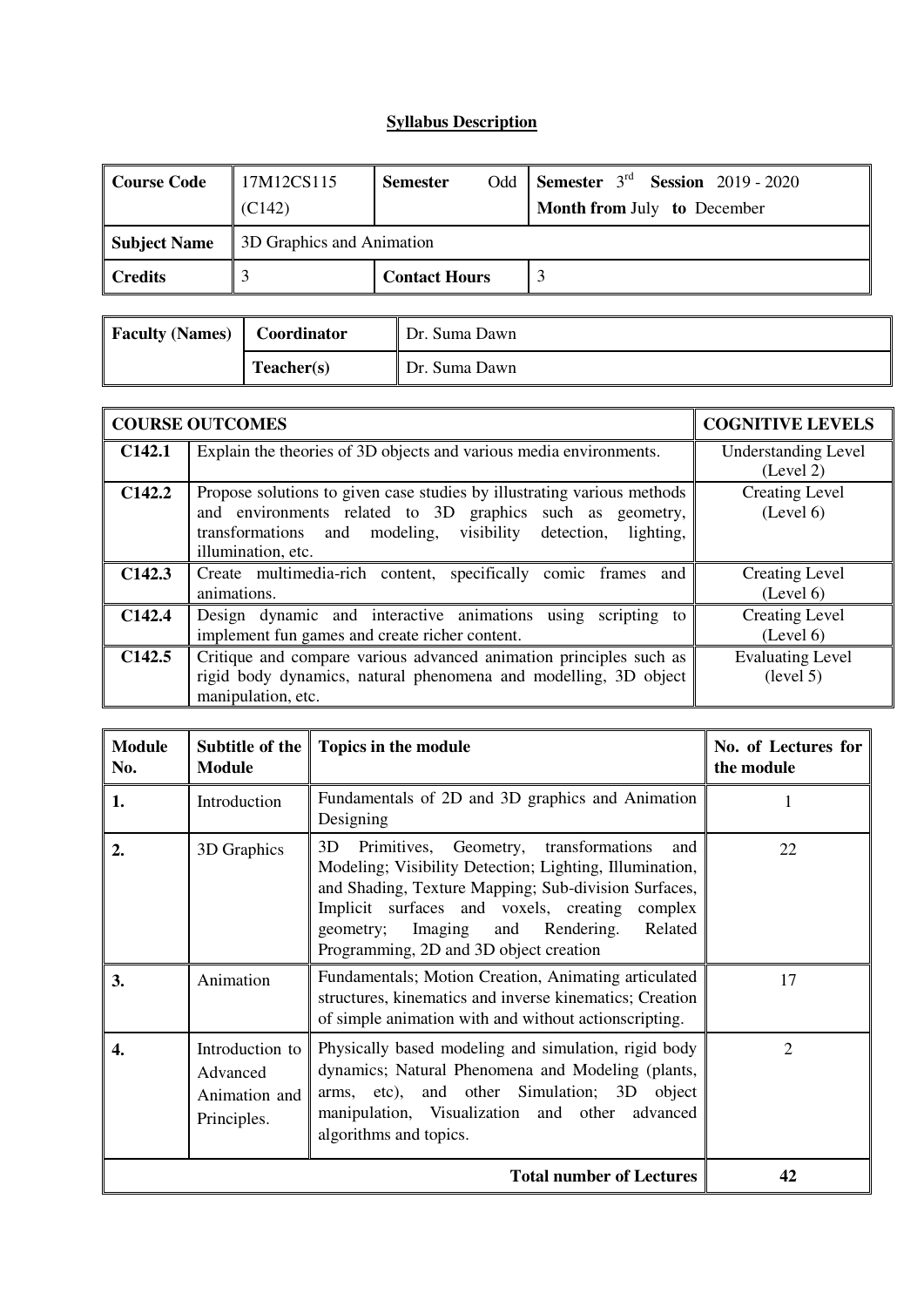| <b>Evaluation</b> | A. THEORY Examination                                           |              | Marks |
|-------------------|-----------------------------------------------------------------|--------------|-------|
| <b>Criteria</b>   | I. Test1                                                        |              | 20    |
|                   | II. Test2                                                       |              | 20    |
|                   | III. End Term                                                   |              | 35    |
|                   | <b>B. Internal</b> - including Assignments, Quizzes, attendance |              | 25    |
|                   |                                                                 | <b>Total</b> | 100   |

|     | <b>Recommended Reading material:</b> (APA format)                                                                        |
|-----|--------------------------------------------------------------------------------------------------------------------------|
| 1.  | Parent, R. (2012). Computer animation: algorithms and techniques. Newnes.                                                |
| 2.  | Walnum, C. (1995). 3-D Graphics Programming with OpenGL(Vol. 1, p. 996). Que<br>Corporation.                             |
| 3.  | Buss, S. R. (2003). 3D computer graphics: a mathematical introduction with OpenGL.<br>Cambridge University Press.        |
| 4.  | Giambruno, M. (2002). 3D graphics and animation. New Riders Publishing.                                                  |
| 5.  | Rogers, D. F. (2000). An introduction to NURBS: with historical perspective. Elsevier.                                   |
| 6.  | Newman, W. M., & Sproull, R. F. (1979). Principles of interactive computer graphics.<br>McGraw-Hill, Inc                 |
| 7.  | Watt, A., & Policarpo, F. (2005). Advanced game development with programmable graphics<br>hardware. AK Peters/CRC Press. |
| 8.  | Ferguson, R. S. (2013). Practical algorithms for 3D computer graphics. AK Peters/CRC<br>Press.                           |
| 9.  | Pakhira, M. K. (2010). Computer Graphics, Multimedia and Animation. PHI Learning Pvt.<br>Ltd                             |
| 10. | Perkins, T. (2007). Adobe Flash CS3 Professional Hands-On Training. Peachpit Press.                                      |
| 11. | Springer's Multimedia Tools and Applications                                                                             |
| 12. | <b>IEEE Transactions on Multimedia</b>                                                                                   |
| 13. | ACM Transactions on Multimedia Computing, Communications and Applications                                                |
| 14. | Interactive Multimedia Electronic Journal of Computer-Enhanced Learning.                                                 |
|     |                                                                                                                          |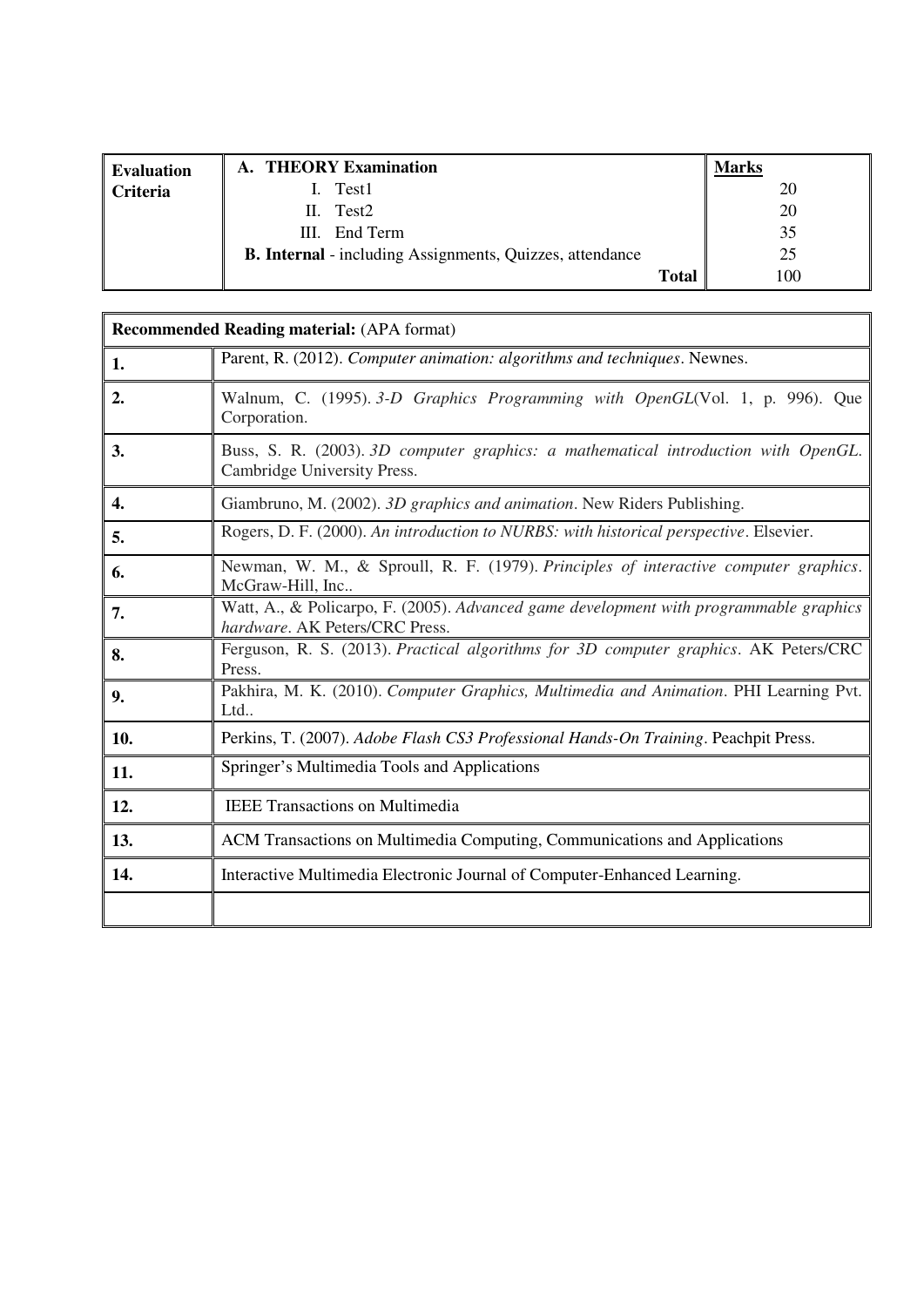### **Detailed Syllabus Lab-wise Breakup**

| <b>Course Code</b>     |                                                                                                                                                                                                                                                                          | 17M15CS111                                                                                                                                                   | Semester: ODD                  | <b>Session</b> 2018-2019                                                                                                                                                                                                                                  |                            |                 | Month from July to Dec, 2018                          |                 |
|------------------------|--------------------------------------------------------------------------------------------------------------------------------------------------------------------------------------------------------------------------------------------------------------------------|--------------------------------------------------------------------------------------------------------------------------------------------------------------|--------------------------------|-----------------------------------------------------------------------------------------------------------------------------------------------------------------------------------------------------------------------------------------------------------|----------------------------|-----------------|-------------------------------------------------------|-----------------|
| <b>Course Name</b>     |                                                                                                                                                                                                                                                                          |                                                                                                                                                              | <b>Advanced Algorithms Lab</b> |                                                                                                                                                                                                                                                           |                            |                 |                                                       |                 |
| <b>Credits</b>         |                                                                                                                                                                                                                                                                          | $\mathbf{1}$                                                                                                                                                 |                                | <b>Contact Hours</b>                                                                                                                                                                                                                                      |                            |                 | $\overline{2}$                                        |                 |
| <b>Faculty (Names)</b> |                                                                                                                                                                                                                                                                          | Coordinator(s)                                                                                                                                               | Deepti Singh                   |                                                                                                                                                                                                                                                           |                            |                 |                                                       |                 |
|                        |                                                                                                                                                                                                                                                                          | Teacher(s)<br>(Alphabetically)                                                                                                                               |                                | Dr. Nisha Chaurasia                                                                                                                                                                                                                                       |                            |                 |                                                       |                 |
| <b>COURSE OUTCOMES</b> |                                                                                                                                                                                                                                                                          |                                                                                                                                                              |                                |                                                                                                                                                                                                                                                           |                            |                 | <b>COGNITIVE LEVELS</b>                               |                 |
| C170.1                 |                                                                                                                                                                                                                                                                          | Implement algorithms and use appropriate advanced data structures for<br>solving computing problems.                                                         |                                |                                                                                                                                                                                                                                                           |                            |                 | Level 3: Apply                                        |                 |
| C <sub>170.2</sub>     |                                                                                                                                                                                                                                                                          | Design algorithms using the divide-and-conquer, greedy and dynamic<br>programming strategies, and further recite algorithms that employ<br>these strategies. |                                |                                                                                                                                                                                                                                                           |                            |                 | Level 1: Remember<br>Level 5: Evaluate                |                 |
| C <sub>170.3</sub>     |                                                                                                                                                                                                                                                                          | Illustrate the mathematical foundation of network flows and some<br>important flow algorithms.                                                               |                                |                                                                                                                                                                                                                                                           |                            |                 | Level 2: Understand<br>Level 3: Apply                 |                 |
| C170.4                 |                                                                                                                                                                                                                                                                          | Implement randomized algorithms to solve various problems, and<br>validate their correctness and complexity.                                                 |                                |                                                                                                                                                                                                                                                           |                            |                 | Level 3: Apply<br>Level 4: Analyze                    |                 |
| C170.5                 |                                                                                                                                                                                                                                                                          | Understand P, NP, polynomial reduction, NP-hardness, and NP-<br>Completeness.                                                                                |                                |                                                                                                                                                                                                                                                           |                            |                 | Level 2: Understand<br>Level 4: Analyze               |                 |
| C170.6                 |                                                                                                                                                                                                                                                                          | Comprehend and select algorithm design approaches in a problem<br>specific manner.                                                                           |                                |                                                                                                                                                                                                                                                           |                            |                 | Level 6: Create                                       |                 |
| <b>Module</b><br>No.   |                                                                                                                                                                                                                                                                          | <b>Title of the Module</b>                                                                                                                                   |                                |                                                                                                                                                                                                                                                           | <b>List of Experiments</b> |                 |                                                       | CO              |
| 1.                     |                                                                                                                                                                                                                                                                          | Fundamentalsof<br>algorithmic<br>structures<br>and<br>problem solving                                                                                        | data                           | Searching, Sorting, time complexity, Heaps, Arrays,<br>Linked List, Trees, Fibonacci heaps, splay trees,<br>dynamic trees.                                                                                                                                |                            |                 | CO <sub>1</sub>                                       |                 |
| 2.                     | Divide                                                                                                                                                                                                                                                                   | Conquer<br>and<br>Technique                                                                                                                                  |                                | problem using divide-and-conquer approach                                                                                                                                                                                                                 |                            |                 | Solving Matrix multiplication problem and subset- sum | CO <sub>2</sub> |
| 3.                     | Greedy Algorithms<br>Approximation<br>algorithms-<br>Greedy<br>Problem, Fractional<br>Problem, K<br>Centers<br>and<br>problem; Bin packing;<br>Knapsack,<br>Coinage<br>scheduling, Graph coloring; and Text compression using<br>Huffman coding and Shannon-Fano coding. |                                                                                                                                                              |                                |                                                                                                                                                                                                                                                           | Set Cover<br>0/1<br>Job    | CO <sub>2</sub> |                                                       |                 |
| 4.                     | Dynamic                                                                                                                                                                                                                                                                  | Programming<br>Technique                                                                                                                                     |                                | Fundamentals of Dynamic programming based solution<br>approach, Printing Shortest Common Supersequence,<br>Dynamic Programming on Trees, Maximum sum<br>rectangle in a 2D matrix.                                                                         |                            |                 | CO <sub>2</sub>                                       |                 |
| 5.                     |                                                                                                                                                                                                                                                                          | Graph Algorithms                                                                                                                                             |                                | Solve and analyze Graph problems, Algorithms. All Pair<br>Shortest Problem Subset-sum problem.<br>Minimum<br>Spanning Trees (Prim's and Kruskal<br>algorithms);<br>Shortest Path using Dijkstra's algorithm, K-clique<br>problem, Graph Coloring problem. |                            |                 | CO1,<br>CO <sub>2</sub>                               |                 |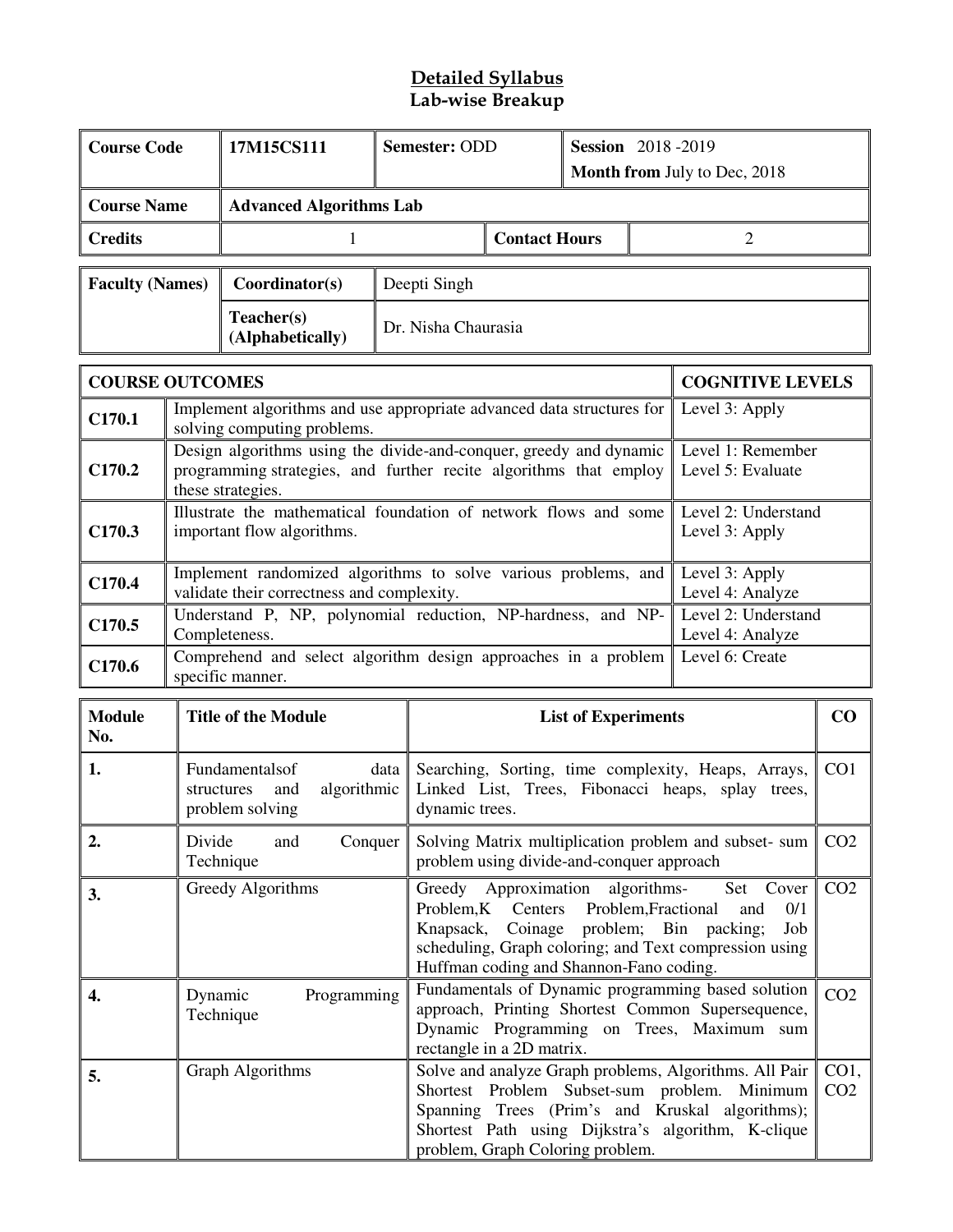| 6.                         | Flows in Network                                           | flows<br>flow<br>Network<br>min-cost<br>and<br>max<br>$\sim$<br>flow/circulation, Edmonds-Karp algorithm     | CO <sub>3</sub>                    |  |  |
|----------------------------|------------------------------------------------------------|--------------------------------------------------------------------------------------------------------------|------------------------------------|--|--|
| 7.                         | Tractable and Non-Tractable<br>Problems                    | One Way of Coping with NP-Hardness. Randomized<br>Rounding. Vertex Cover and Travelling Salesman<br>Problem. | CO <sub>4</sub><br>CO <sub>5</sub> |  |  |
| 8.                         | Project                                                    | Project                                                                                                      | CO <sub>6</sub>                    |  |  |
| <b>Evaluation Criteria</b> |                                                            |                                                                                                              |                                    |  |  |
|                            | <b>Maximum Marks</b><br><b>Components</b><br>Lab Test# 120 |                                                                                                              |                                    |  |  |
| Lab Test#2                 | 20                                                         |                                                                                                              |                                    |  |  |
| D <sub>2</sub> D work 60   |                                                            |                                                                                                              |                                    |  |  |
| <b>Total</b>               | 100                                                        |                                                                                                              |                                    |  |  |
|                            |                                                            |                                                                                                              |                                    |  |  |

|    | <b>Recommended Reading material:</b> Author(s), Title, Edition, Publisher, Year of Publication etc. (Text books,<br>Reference Books, Journals, Reports, Websites etc. in the IEEE format) |  |  |  |  |  |
|----|-------------------------------------------------------------------------------------------------------------------------------------------------------------------------------------------|--|--|--|--|--|
| 1. | Thomas H. Cormen, Charles E. Leiserson, Ronald L. Rivest, and Clifford Stein, Introduction to<br>Algorithms, MIT Press, 3rd Edition, 2009                                                 |  |  |  |  |  |
| 2. | Hochbaum "Approximation Algorithms for NP-Hard Problems", 1996.                                                                                                                           |  |  |  |  |  |
| 3. | Ahuja, Magnanti and Orlin, "Network Flows: Theory, Algorithms and Applications", 1993.                                                                                                    |  |  |  |  |  |
| 4. | Horowitz and Sahni, Fundamentals of Computer Algorithms, Computer Science Press, 1978                                                                                                     |  |  |  |  |  |
| 5. | Study material on //fileserver2                                                                                                                                                           |  |  |  |  |  |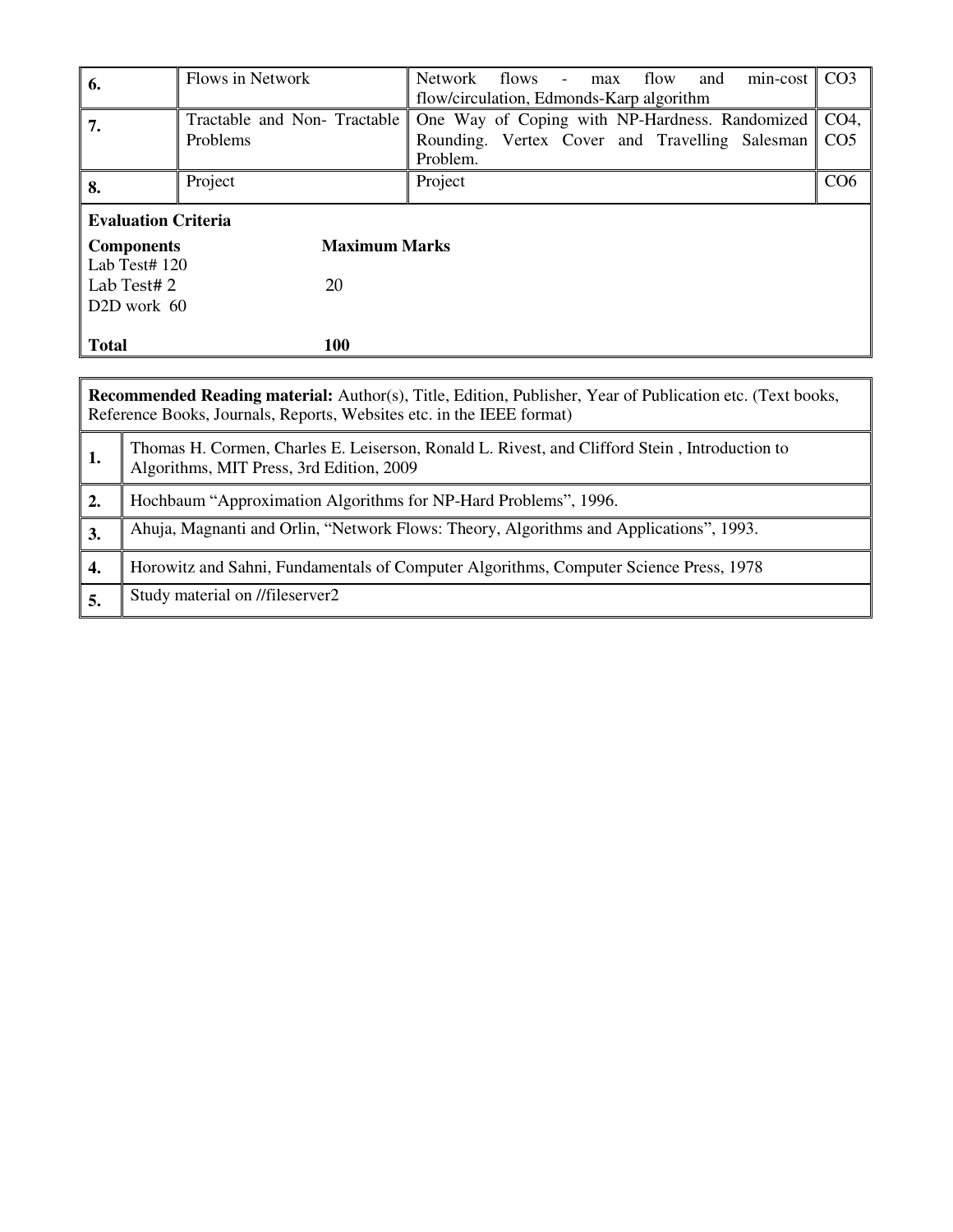## *Lab-wise Breakup*

| <b>Course Code</b>     | 17M15CS112                           | Semester: ODD       |                      | <b>Semester: I Session</b> 2018 -2019<br>Month from: July-Dec |  |  |
|------------------------|--------------------------------------|---------------------|----------------------|---------------------------------------------------------------|--|--|
| <b>Course Name</b>     | Machine Learning and Data Mining Lab |                     |                      |                                                               |  |  |
| <b>Credits</b>         |                                      |                     | <b>Contact Hours</b> |                                                               |  |  |
| <b>Faculty (Names)</b> | Coordinator(s)                       | <b>Bharat Gupta</b> |                      |                                                               |  |  |
|                        | Teacher(s)<br>(Alphabetically)       | <b>Bharat Gupta</b> |                      |                                                               |  |  |

|                    | <b>COURSE OUTCOMES</b>                                                                                                                     | <b>COGNITIVE</b><br><b>LEVELS</b>  |
|--------------------|--------------------------------------------------------------------------------------------------------------------------------------------|------------------------------------|
| C173.1             | Understanding basic syntax in Python                                                                                                       | <b>Understanding Level</b><br>(C2) |
| C <sub>173.2</sub> | Understanding Control Flow and looping in Python                                                                                           | <b>Understanding Level</b><br>(C2) |
| C173.3             | Apply and Compare different classification techniques, Logistic Regression<br>e.g., k-Nearest Neighbours, Support Vector Machine, etc.     | Apply Level<br>(C3)                |
| C <sub>173.4</sub> | Apply clustering techniques k-Means on a dataset                                                                                           | Apply Level<br>(C3)                |
| C <sub>173.5</sub> | Apply dimensionality reduction technique e.g. PCA on a dataset.                                                                            | Apply Level<br>(C3)                |
| C <sub>173.6</sub> | Analyse the real world problem to identify the appropriate data science<br>techniques for classification, clustering and Association rules | Analyse Level<br>(C4)              |

| <b>Module</b><br>No. | <b>Title of the Module</b>               | <b>List of Experiments</b>                                                                                                                                                                                                                                                                                                                                                        | CO              |
|----------------------|------------------------------------------|-----------------------------------------------------------------------------------------------------------------------------------------------------------------------------------------------------------------------------------------------------------------------------------------------------------------------------------------------------------------------------------|-----------------|
| 1.                   | Python basic syntax                      | Practicing basic python commands                                                                                                                                                                                                                                                                                                                                                  | CO <sub>1</sub> |
| 2.                   | Flow and<br>Control<br>looping in Python | Write a python program that displays the sum of all<br>1.<br>digits for a user entered number.<br>Write a python function leap_year that prints all the<br>leap years between ranges. The user will enter lower<br>and upper year boundary inside the function.<br>Write a program that outputs all possible strings<br>3.<br>formed by using the characters a, c, t, o, and g. a | CO <sub>1</sub> |
|                      |                                          | particular character can appear only once and all the<br>characters should be used in the formation of string.<br>Write a python script that takes input from file<br>4.<br>representing a paragraph, and writes to a file named                                                                                                                                                  |                 |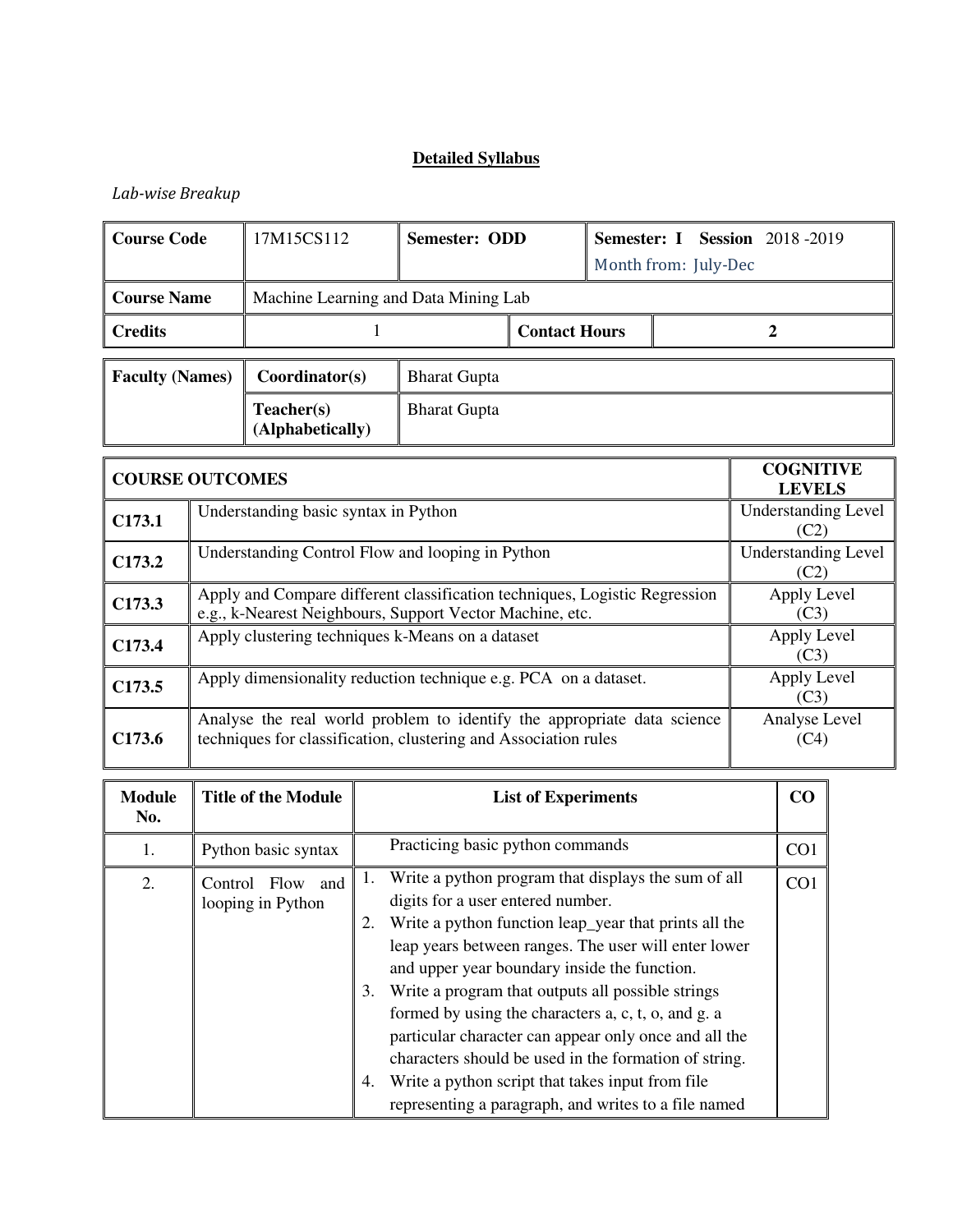|    |              | out.txt with all the stop words (a, an, the) removed.<br>Write a recursive function in python to print a<br>5.<br>Fibonacci series. The Fibonacci sequence is the series<br>of numbers: $0,1,1,2,3,5,8,13,21,34,$ etc<br>Write a program for sorting the integer data by using<br>6.<br>quick sort.                                                                                                                                                                                                                                                                                                                                                                                                                                                                                                                                                                                                                                                                                                                                                                                                                                                                                                      |                 |
|----|--------------|----------------------------------------------------------------------------------------------------------------------------------------------------------------------------------------------------------------------------------------------------------------------------------------------------------------------------------------------------------------------------------------------------------------------------------------------------------------------------------------------------------------------------------------------------------------------------------------------------------------------------------------------------------------------------------------------------------------------------------------------------------------------------------------------------------------------------------------------------------------------------------------------------------------------------------------------------------------------------------------------------------------------------------------------------------------------------------------------------------------------------------------------------------------------------------------------------------|-----------------|
| 3. | K-NN         | Implement the KNN (K Nearest Neighbours) algorithm in<br>python. Your program should have different functions as<br>follows:<br>1. HandleData: Open the dataset from CSV and split into<br>test/train (datasets). A ratio of 67/33 for train/test is a<br>standard ratio used for splitting data.<br>Similarity: Calculate the distance between two data<br>2.<br>instances. The Euclidean distance is used for<br>calculating the difference. It is defined as the square<br>root of the sum of the squared differences between the<br>two arrays of numbers. Only first 4 attributes are used<br>for calculating the distance.<br>3. Neighbours: Locate k most similar data instances.<br>Response: Generate a response from a set of data<br>4.<br>instances. It is a function for getting the majority voted<br>response from a number of neighbors. It devises a<br>predicted response based on those neighbors.<br>5. Accuracy: Summarize the accuracy of predictions. An<br>easy way to evaluate the accuracy of the model is to<br>calculate a ratio of the total correct predictions out of<br>all predictions made, called the classification accuracy.<br>6. Main: Take split = $0.67$ , k=3. | CO <sub>3</sub> |
| 4. | Weka Toolkit | 1. Apply the KNN algorithm in Weka tool on the iris<br>dataset. Compare the results of your implemented<br>algorithm with algorithm of Weka tool.<br>2. Implement the linear Regression. The data will be<br>taken as input from the file. Select the appropriate<br>dataset from the website<br>https://archive.ics.uci.edu/ml/index.php". Justify the<br>reason why the dataset has been selected.<br>b) Apply the Linear regression in Weka tool on the<br>same dataset. Compare the results of your<br>implemented algorithm with algorithm of Weka tool.                                                                                                                                                                                                                                                                                                                                                                                                                                                                                                                                                                                                                                            | CO <sub>3</sub> |
| 5. | Clustering   | Remove the label column of the Parkinson_dataset.csv<br>dataset and implement the following:<br>Perform K-Means clustering and Hierarchical<br>a)<br>clustering.<br>Use Manhattan distance<br>b)<br>Use Average merging Strategy in Hierarchical<br>c)                                                                                                                                                                                                                                                                                                                                                                                                                                                                                                                                                                                                                                                                                                                                                                                                                                                                                                                                                   | CO <sub>4</sub> |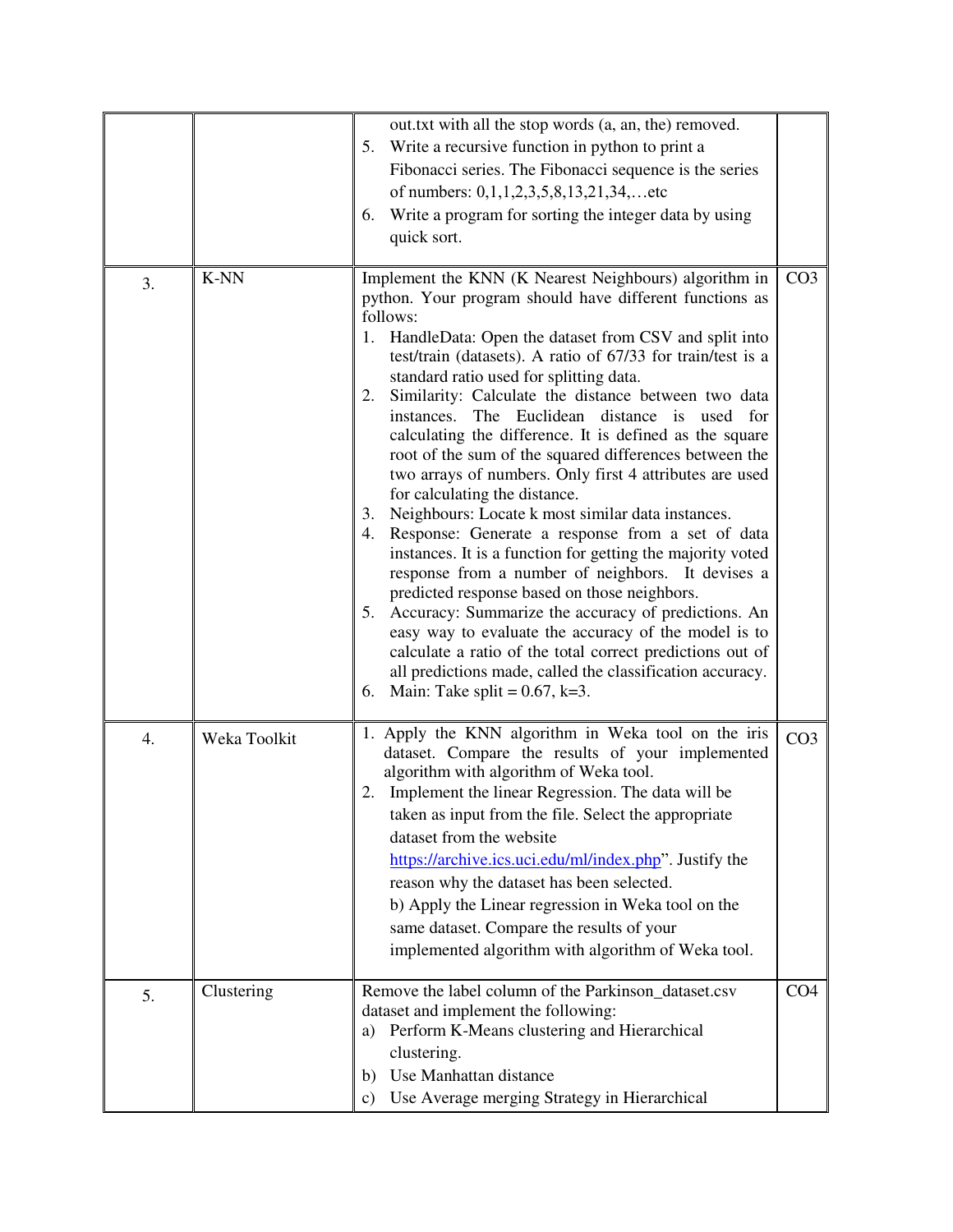|                            |                                       | clustering.                                                                   |                 |
|----------------------------|---------------------------------------|-------------------------------------------------------------------------------|-----------------|
|                            |                                       | d) Use three different K values in K-Mean clustering.                         |                 |
|                            |                                       | e) Validate using RMSE and compare both the                                   |                 |
|                            |                                       | techniques.                                                                   |                 |
|                            |                                       |                                                                               |                 |
| 6                          | Logistic regression                   | Divide the Parkinson_dataset.csv dataset in training and                      | CO <sub>3</sub> |
|                            | and SVM                               | testing dataset randomly and implement the following:                         |                 |
|                            |                                       | Classify the disease using Logistic regression and<br>a.                      |                 |
|                            |                                       | <b>SVM</b>                                                                    |                 |
|                            |                                       | Find out the accuracy of classification Model.<br>$\mathbf{b}$ .              |                 |
|                            |                                       | Perform 5-fold cross-validation.<br>$c_{\cdot}$                               |                 |
|                            |                                       | Compare the result of both techniques using<br>d.                             |                 |
|                            |                                       | matplotlib.                                                                   |                 |
|                            |                                       |                                                                               |                 |
| $\overline{7}$             | scikit-learn toolkit                  | Implementation of the following algorithms in scikit-learn                    | CO <sub>5</sub> |
|                            |                                       | Principal components analysis (PCA)<br>а.                                     |                 |
|                            |                                       |                                                                               |                 |
|                            |                                       | b. Decomposing signals in components (matrix                                  |                 |
|                            |                                       | factorization problems)                                                       |                 |
|                            |                                       | K-means<br>$c_{\cdot}$                                                        |                 |
|                            |                                       |                                                                               |                 |
| 8                          | Mini Project                          | 1. Specify the broad topic of your mini project based on                      | CO6             |
|                            |                                       | the Machine Learning and Data mining.                                         |                 |
|                            |                                       | 2. Study minimum 6 quality research papers based on the                       |                 |
|                            |                                       | selected topic.                                                               |                 |
|                            |                                       | 3. Do the SWOT analysis of selected research                                  |                 |
|                            |                                       | papers/reports.                                                               |                 |
|                            |                                       | 4. Identify the research problem.                                             |                 |
|                            |                                       | 5. Propose your novelty/improvement in terms of                               |                 |
|                            |                                       | algorithm/new feature.                                                        |                 |
|                            |                                       | 6. Design the architecture for the proposed problem.                          |                 |
|                            |                                       | 7. Design the test bed.                                                       |                 |
|                            |                                       | 8. Design a set of experiments to be carried out for the<br>proposed problem. |                 |
|                            |                                       | 9. Perform the experimental analysis (in Python language                      |                 |
|                            |                                       | only).                                                                        |                 |
|                            |                                       | 10. Prepare your report.                                                      |                 |
|                            |                                       | 11. Write a short research paper based on your                                |                 |
|                            |                                       | contribution.                                                                 |                 |
| <b>Evaluation Criteria</b> |                                       |                                                                               |                 |
| Components                 |                                       | <b>Maximum Marks</b>                                                          |                 |
| Lab Test1                  |                                       | 20                                                                            |                 |
| Lab Test2                  |                                       | 20                                                                            |                 |
|                            | Mini Project, Regularity, performance | 60                                                                            |                 |
| Total                      |                                       | 100                                                                           |                 |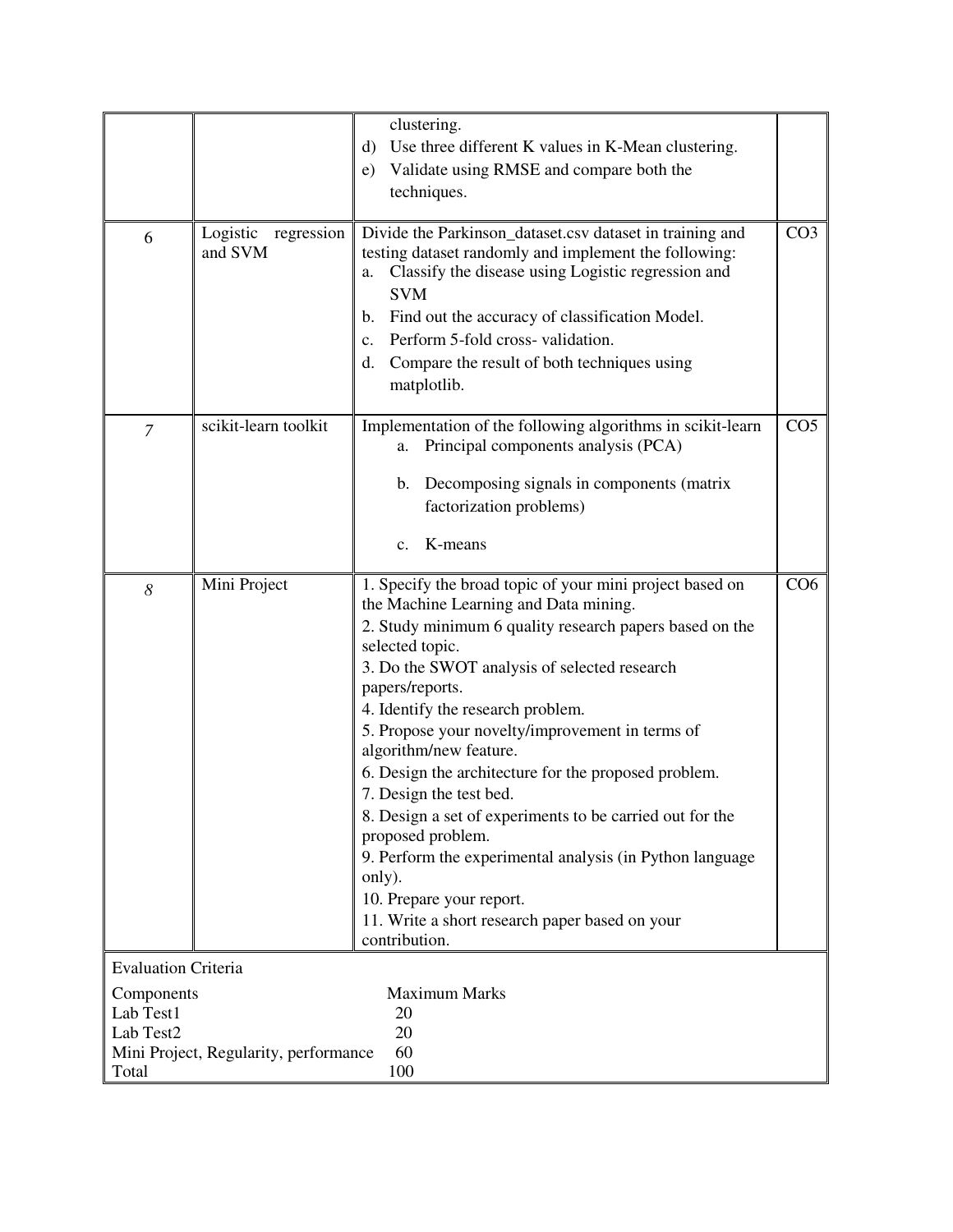|     | Recommended Reading material: Author(s), Title, Edition, Publisher, Year of Publication etc. (Text books,<br>Reference Books, Journals, Reports, Websites etc. in the IEEE format) |
|-----|------------------------------------------------------------------------------------------------------------------------------------------------------------------------------------|
| 1.  | Jiawei Han, Micheline Kamber, Data Mining, Morgan Kaufmann Publishers, Elsevier, 2005                                                                                              |
| 2.  | Kimball R. and Ross M, The Data Warehouse Toolkit", Wiley                                                                                                                          |
| 3.  | Pujari, Arun K, Data mining and statistical analysis using SQL, Universities press                                                                                                 |
| 4.  | Pang-Ning Tan, Michael Steinbach, Vipin Kumar, Introduction to Data Mining                                                                                                         |
| 5.  | Soumen Chakrabarti, Mining the Web: Discovering knowledge from hypertext data", Morgan<br>Kaufmann, Elsevier                                                                       |
| 6.  | Margaret H. Dunham, Data Mining: Introductory and Advanced Topics, Prentice Hall, 2003                                                                                             |
| 7.  | Mattison R., Web Warehousing and Knowledge Management", Tata McGraw-Hill.                                                                                                          |
| 8.  | David Hand, Heikki Mannila and Padhraic Smyth , Principles of Data Mining, PHI                                                                                                     |
| 9.  | Transactions on Database Systems (ACM)                                                                                                                                             |
| 10. | IEEE Transactions on Knowledge & Data Engineering                                                                                                                                  |
| 11. | The VLDB Journal The International Journal on Very Large Data Bases                                                                                                                |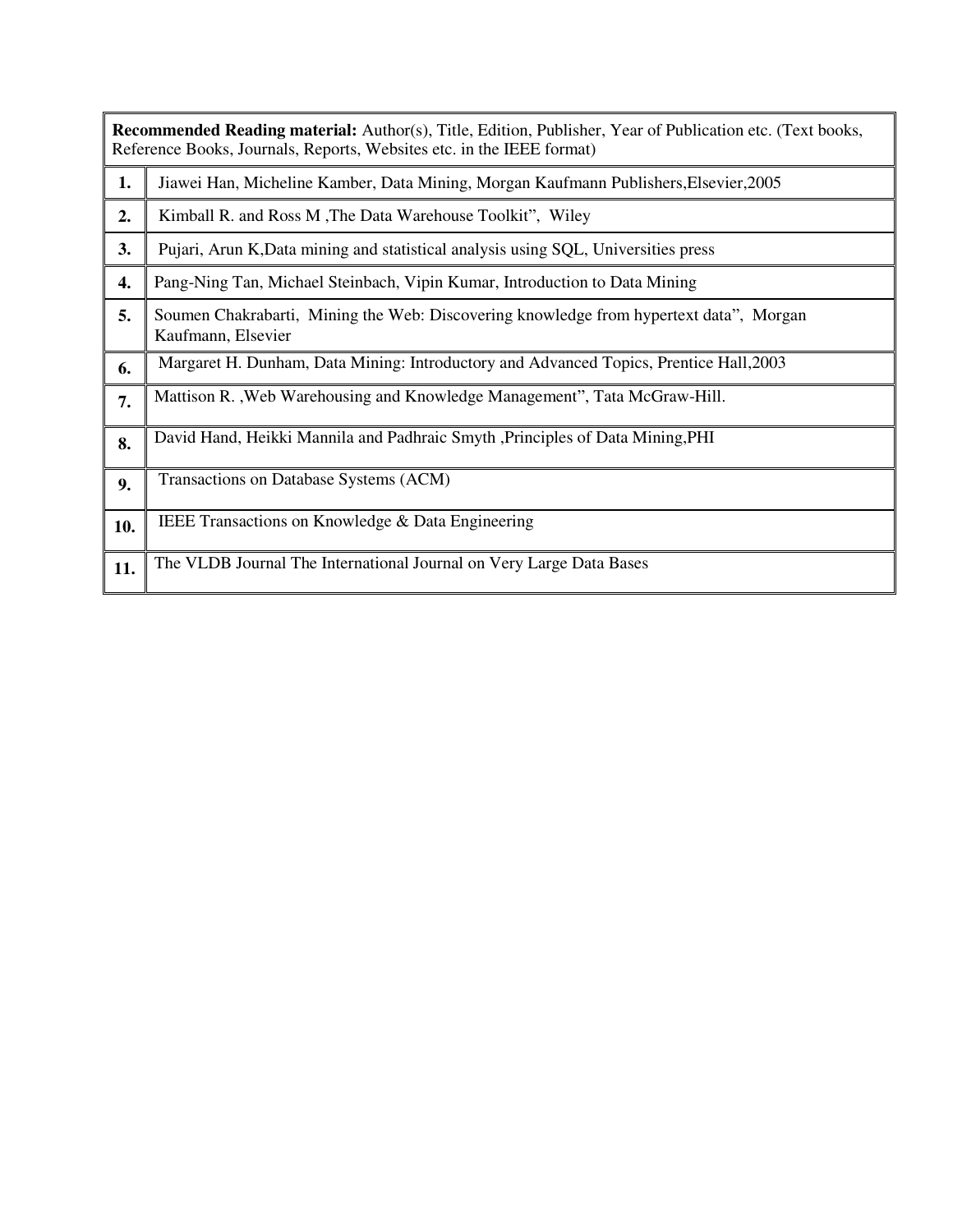*Lab-wise Breakup* 

| <b>Course Code</b>                                                                                               |   | 17M15CS113                                                       |                                                                                                       | Semester<br>Odd                                                                               |                            | <b>Semester  Session 2018-2019</b><br>Month from July to Dec, 2018 |  |                         |                 |  |
|------------------------------------------------------------------------------------------------------------------|---|------------------------------------------------------------------|-------------------------------------------------------------------------------------------------------|-----------------------------------------------------------------------------------------------|----------------------------|--------------------------------------------------------------------|--|-------------------------|-----------------|--|
| <b>Course Name</b>                                                                                               |   | <b>Cloud Technology Lab</b>                                      |                                                                                                       |                                                                                               |                            |                                                                    |  |                         |                 |  |
| <b>Credits</b>                                                                                                   |   |                                                                  | $\mathbf{1}$                                                                                          | <b>Contact Hours</b><br>2 Hours                                                               |                            |                                                                    |  |                         |                 |  |
| <b>Faculty (Names)</b>                                                                                           |   | Coordinator(s)                                                   |                                                                                                       | Dr Prakash Kumar                                                                              |                            |                                                                    |  |                         |                 |  |
|                                                                                                                  |   | Teacher(s)<br>(Alphabetically)                                   |                                                                                                       | Dr. Prakash Kumar                                                                             |                            |                                                                    |  |                         |                 |  |
| <b>COURSE OUTCOMES</b>                                                                                           |   |                                                                  |                                                                                                       |                                                                                               |                            |                                                                    |  | <b>COGNITIVE LEVELS</b> |                 |  |
| C171.1                                                                                                           |   | Deployment models etc.                                           |                                                                                                       | Demonstrate the architecture and layers of Cloud Service Models,                              |                            |                                                                    |  | Understand (level 2)    |                 |  |
| C171.2                                                                                                           |   | alogorithms.                                                     |                                                                                                       | Understand the working of CloudSim and run different scheduling                               |                            |                                                                    |  | Apply (level 3)         |                 |  |
| C171.3                                                                                                           |   |                                                                  |                                                                                                       | Analyze various Scheduling algorithms and compare their performances                          |                            |                                                                    |  | Analyze (level 4)       |                 |  |
| C171.4                                                                                                           |   | techniques.                                                      |                                                                                                       | Apply and evaluate the energy aware algorithms for using DVFS                                 |                            |                                                                    |  | Evaluate (level 5)      |                 |  |
| <b>Module</b><br>No.                                                                                             |   | <b>Title of the Module</b>                                       |                                                                                                       |                                                                                               | <b>List of Experiments</b> |                                                                    |  |                         | CO              |  |
| 1.                                                                                                               |   |                                                                  |                                                                                                       | Create Virtual Machines (VMs) on CloudSim.                                                    |                            |                                                                    |  |                         | CO <sub>1</sub> |  |
| 2.                                                                                                               |   | CloudSim<br>installations and Use                                |                                                                                                       | Allocate different Cloudlets to VMs and Data Centers<br>using different scheduling algorithms |                            |                                                                    |  |                         | CO <sub>2</sub> |  |
| 3.                                                                                                               |   | Analyze various<br>Scheduling                                    |                                                                                                       | Create different Data Centers and allocate the VMs to them and<br>analyze the outcomes        |                            |                                                                    |  |                         | CO <sub>3</sub> |  |
| 4.                                                                                                               |   | algorithms in<br>different scenarios<br>on cloudsim              | CO <sub>3</sub><br>Assign the cloudlets and change the scheduling techniques<br>for various scenarios |                                                                                               |                            |                                                                    |  |                         |                 |  |
| 5.                                                                                                               |   | <b>Evaluate Energy</b><br><b>Aware Simulations</b><br>using DVFS | Apply and evaluate energy aware algorithms using DVFS<br>CO <sub>4</sub><br>techniques                |                                                                                               |                            |                                                                    |  |                         |                 |  |
| n.                                                                                                               | . |                                                                  | .<br>$\cdots$                                                                                         |                                                                                               |                            |                                                                    |  |                         |                 |  |
| <b>Evaluation Criteria</b><br><b>Maximum Marks</b><br><b>Components</b><br>Lab Test# 1<br>20<br>Lab Test#2<br>20 |   |                                                                  |                                                                                                       |                                                                                               |                            |                                                                    |  |                         |                 |  |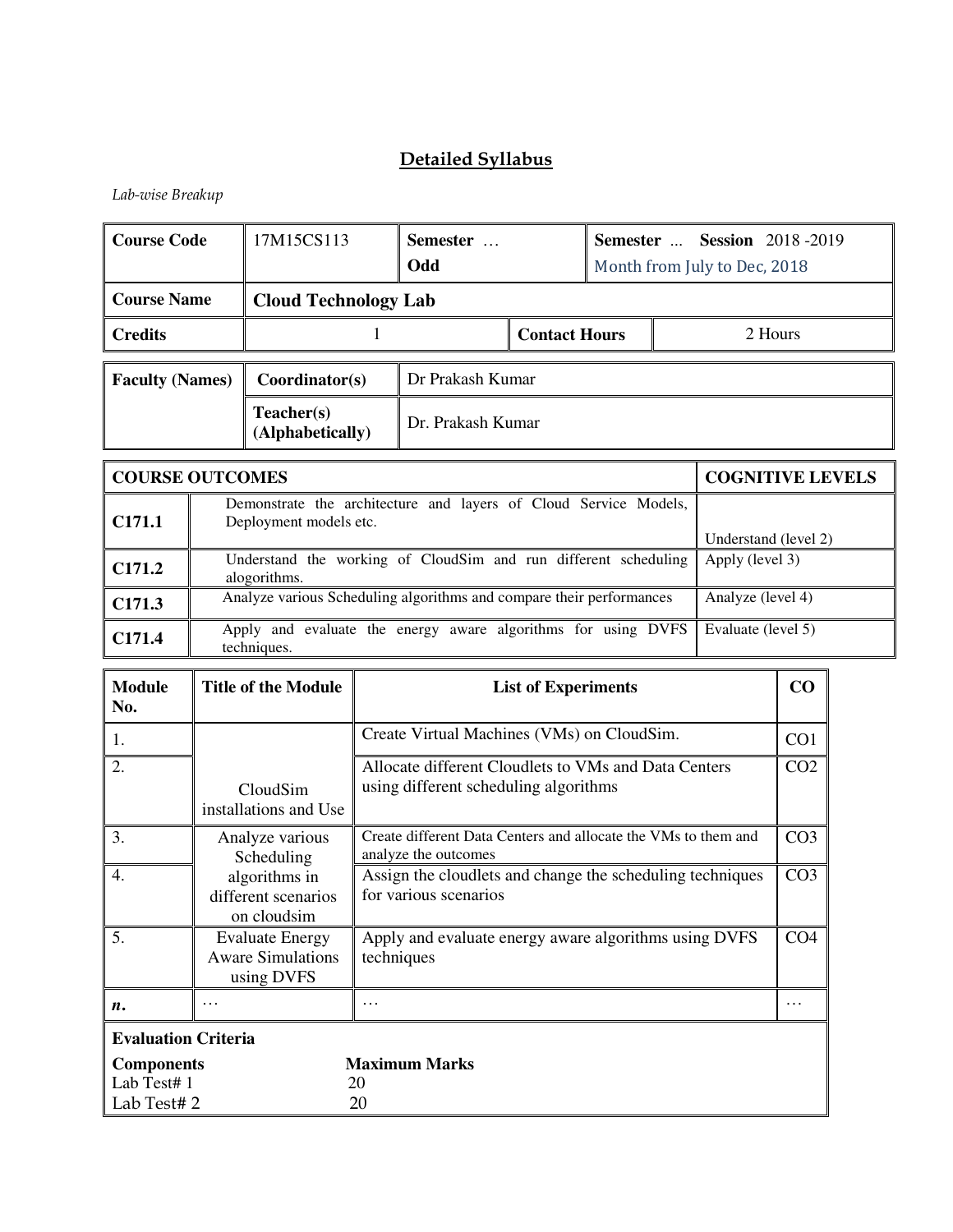| D <sub>2D</sub> work | 60  |
|----------------------|-----|
| Total                | 100 |
|                      |     |
|                      |     |

|                         | Recommended Reading material: Author(s), Title, Edition, Publisher, Year of Publication etc. (Text books,<br>Reference Books, Journals, Reports, Websites etc. in the IEEE format)                                                                                                                                                                                                           |
|-------------------------|----------------------------------------------------------------------------------------------------------------------------------------------------------------------------------------------------------------------------------------------------------------------------------------------------------------------------------------------------------------------------------------------|
| 1.                      | K. Hwang, Geoffrey C. Fox, Jack J. Dongarra, "Distributed and Cloud Computing-From Parallel<br>Processing to the Internet of Things", Morgan Kauffman Publishers, Elsevier.                                                                                                                                                                                                                  |
| $\overline{2}$          | George Reese, "Cloud Application Architectures: Building Applications and Infrastructure in the Cloud"<br>O'REILLY publication.                                                                                                                                                                                                                                                              |
| $\overline{\mathbf{3}}$ | "Virtualization Overview", White paper, VM Ware.                                                                                                                                                                                                                                                                                                                                             |
| 4.                      | Rodrigo N. Calheiros, Rajiv Ranjan, Anton Beloglazov, Cesar A. F. De Rose, and Rajkumar<br>Buyya, CloudSim: A Toolkit for Modeling and Simulation of Cloud Computing Environments and<br>Evaluation of Resource Provisioning Algorithms, Software: Practice and Experience, Volume 41, Number<br>1, Pages: 23-50, ISSN: 0038-0644, Wiley Press, New York, USA, January 2011.                 |
| 5.                      | Tom Guérout, Thierry Monteil, Georges Da Costa, Rodrigo Neves Calheiros, Rajkumar Buyya, Mihai<br>Alexandru, Energy-aware Simulation with DVFS, Simulation Modelling Practice and Theory, Volume 39,<br>No. 1, Pages: 76-91, ISSN: 1569-190X, Elsevier Science, Amsterdam, The Netherlands, November 2013.                                                                                   |
| 6.                      | Rajkumar Buyya, Rajiv Ranjan and Rodrigo N. Calheiros, Modeling and Simulation of Scalable Cloud<br>Computing Environments and the CloudSim Toolkit: Challenges and Opportunities, Proceedings of the<br>7th High Performance Computing and Simulation Conference (HPCS 2009, ISBN: 978-1-4244-4907-1,<br>IEEE Press, New York, USA), Leipzig, Germany, June 21 - 24, 2009. - Keynote Paper. |
| $m$ .                   |                                                                                                                                                                                                                                                                                                                                                                                              |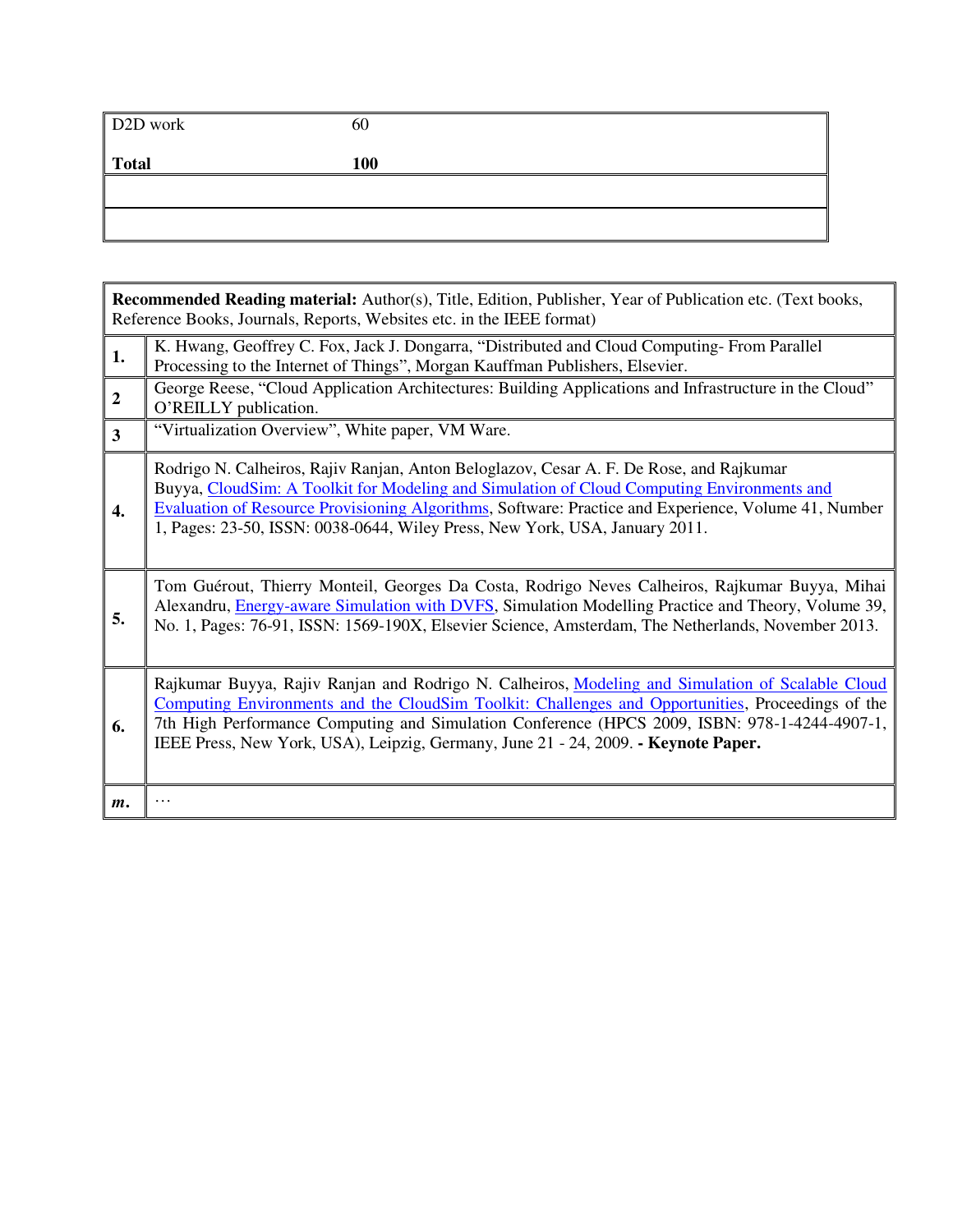#### **Lecture-wise Breakup**

| <b>Course Code</b>     |                                                                                                                                                                                                                                           | 18M11GE111                                                               |                                                     | Semester Odd                |                    | Semester I                    | <b>Session</b> 2018-2019                   |  |                                          |
|------------------------|-------------------------------------------------------------------------------------------------------------------------------------------------------------------------------------------------------------------------------------------|--------------------------------------------------------------------------|-----------------------------------------------------|-----------------------------|--------------------|-------------------------------|--------------------------------------------|--|------------------------------------------|
|                        |                                                                                                                                                                                                                                           |                                                                          |                                                     |                             |                    |                               | <b>Month from</b><br>July 2018 to Dec 2018 |  |                                          |
| <b>Course Name</b>     |                                                                                                                                                                                                                                           |                                                                          | Research Methodology & Intellectual Property Rights |                             |                    |                               |                                            |  |                                          |
| <b>Credits</b>         |                                                                                                                                                                                                                                           | $\overline{2}$                                                           | <b>Contact</b><br>$2 - 0 - 0$<br><b>Hours</b>       |                             |                    |                               |                                            |  |                                          |
| <b>Faculty</b>         |                                                                                                                                                                                                                                           | Coordinator(s)                                                           |                                                     |                             | Prof. B.P. Chamola |                               |                                            |  |                                          |
| (Names)                |                                                                                                                                                                                                                                           | Teacher(s)<br>(Alphabetically)                                           |                                                     |                             | Prof. B.P. Chamola |                               |                                            |  |                                          |
| <b>COURSE OUTCOMES</b> |                                                                                                                                                                                                                                           |                                                                          |                                                     |                             |                    |                               |                                            |  | <b>COGNITIVE</b><br><b>LEVELS</b>        |
|                        |                                                                                                                                                                                                                                           | After pursuing the above mentioned course, the students will be able to: |                                                     |                             |                    |                               |                                            |  |                                          |
| CO1                    | understand the basic concepts and types of research                                                                                                                                                                                       |                                                                          |                                                     |                             |                    | Understanding<br>Level $(C2)$ |                                            |  |                                          |
| CO <sub>2</sub>        | define a research problem, its formulation, methodologies and<br>analyze research related information                                                                                                                                     |                                                                          |                                                     |                             |                    | Analyzing Level<br>(C4)       |                                            |  |                                          |
| CO <sub>3</sub>        | follow research ethics, understand IPR, patents and their filing<br>related to their innovative works.                                                                                                                                    |                                                                          |                                                     |                             |                    | Understanding<br>Level $(C2)$ |                                            |  |                                          |
| CO <sub>4</sub>        | understand and analyze the statistical data and apply the relevant<br>test of hypothesis in their research problems                                                                                                                       |                                                                          |                                                     |                             |                    |                               | Analyzing Level<br>(C4)                    |  |                                          |
| <b>Module</b><br>No.   | <b>Module</b>                                                                                                                                                                                                                             | Title of the                                                             |                                                     | <b>Topics in the Module</b> |                    |                               |                                            |  | <b>No. of Lectures</b><br>for the module |
| 1.                     | What is research? Types of research. What is not<br>Research<br>research? How to read a Journal paper?                                                                                                                                    |                                                                          |                                                     |                             | 3                  |                               |                                            |  |                                          |
| 2.                     | Report writing<br>How to write report? Use of Mendeley in report<br>writing. How to write a research paper? Problem<br>identification and solving.                                                                                        |                                                                          |                                                     |                             | $\overline{4}$     |                               |                                            |  |                                          |
| 3.                     | Ethics, IPR<br>Research ethics, patents, intellectual<br>property<br>and Research<br>rights, plagiarism regulation 2018. Steps in research<br>methodologies<br>process and common methodologies to attempt<br>solution to research paper. |                                                                          |                                                     |                             |                    | 8                             |                                            |  |                                          |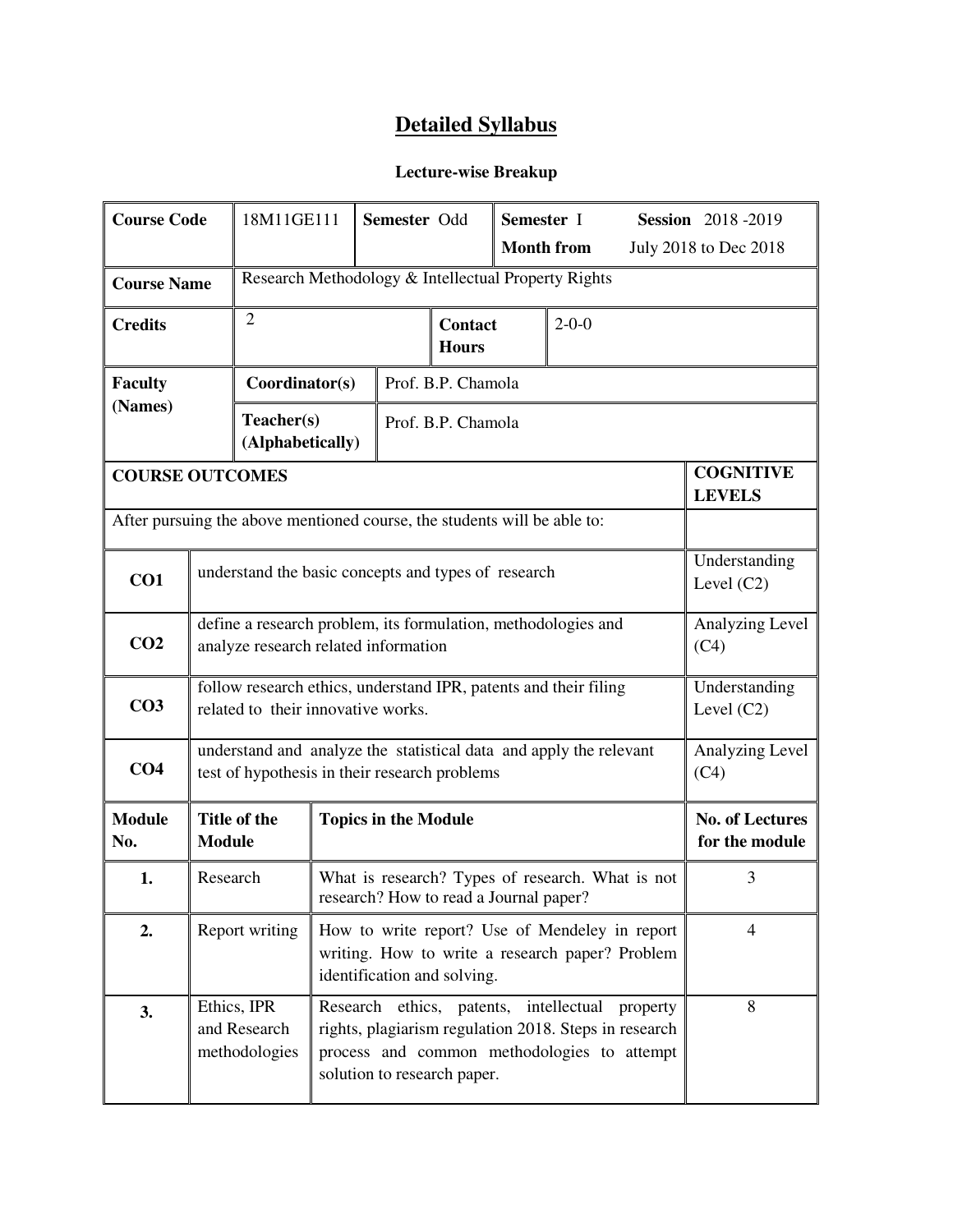|                  | $\overline{4}$ .                                                                                                                                             | $\overline{7}$                                                                        |                                                                                                                                                                                    |    |  |  |  |
|------------------|--------------------------------------------------------------------------------------------------------------------------------------------------------------|---------------------------------------------------------------------------------------|------------------------------------------------------------------------------------------------------------------------------------------------------------------------------------|----|--|--|--|
|                  | 5.                                                                                                                                                           | Test of<br>hypothesis and<br>regression<br>analysis                                   | Hypothesis testing. Parametric and non-parametric<br>data, Introduction to regression analysis.                                                                                    | 8  |  |  |  |
|                  |                                                                                                                                                              |                                                                                       | <b>Total number of Lectures</b>                                                                                                                                                    | 30 |  |  |  |
|                  |                                                                                                                                                              |                                                                                       | (Course delivery method: open ended discussion, guided self-study, lectures)                                                                                                       |    |  |  |  |
|                  |                                                                                                                                                              | <b>Evaluation Criteria</b>                                                            |                                                                                                                                                                                    |    |  |  |  |
| <b>Total</b>     | <b>Components</b><br>Assignments                                                                                                                             | Viva -1 before T2 1 Exam<br>Viva -2 after End Sem.<br><b>End Semester Examination</b> | <b>Maximum Marks</b><br>15<br>20<br>35<br>30 (Quiz, Assignments)<br>100                                                                                                            |    |  |  |  |
|                  |                                                                                                                                                              |                                                                                       | Recommended Reading material: Author(s), Title, Edition, Publisher, Year of Publication etc.<br>(Text books, Reference Books, Journals, Reports, Websites etc. in the IEEE format) |    |  |  |  |
| 1.               | Stuart Melville and Wayne Goddard, Research methodology: An Introduction for Science &<br>Engineering Students, Kenwyn, South Africa : Juta& Co. Ltd., 1996. |                                                                                       |                                                                                                                                                                                    |    |  |  |  |
| 2.               | Kothari, C.R., Research Methodology: Methods and Techniques, New Age International, New<br>Delhi, 2009.                                                      |                                                                                       |                                                                                                                                                                                    |    |  |  |  |
| 3.               | Kumar, Ranjit, Research Methodology: A Step by Step Guide for Beginners, 2nd Edition,<br>Sage Publications Ltd., 2005.                                       |                                                                                       |                                                                                                                                                                                    |    |  |  |  |
| $\overline{4}$ . |                                                                                                                                                              |                                                                                       | Ramappa, T., Intellectual Property Rights Under WTO, S. Chand, New Delhi, 2008.                                                                                                    |    |  |  |  |
| 5.               |                                                                                                                                                              | South Africa: Juta& Co, 2001.                                                         | Wayne Goddard and Stuart Melville, Research Methodology: An Introduction, Kenwyn,                                                                                                  |    |  |  |  |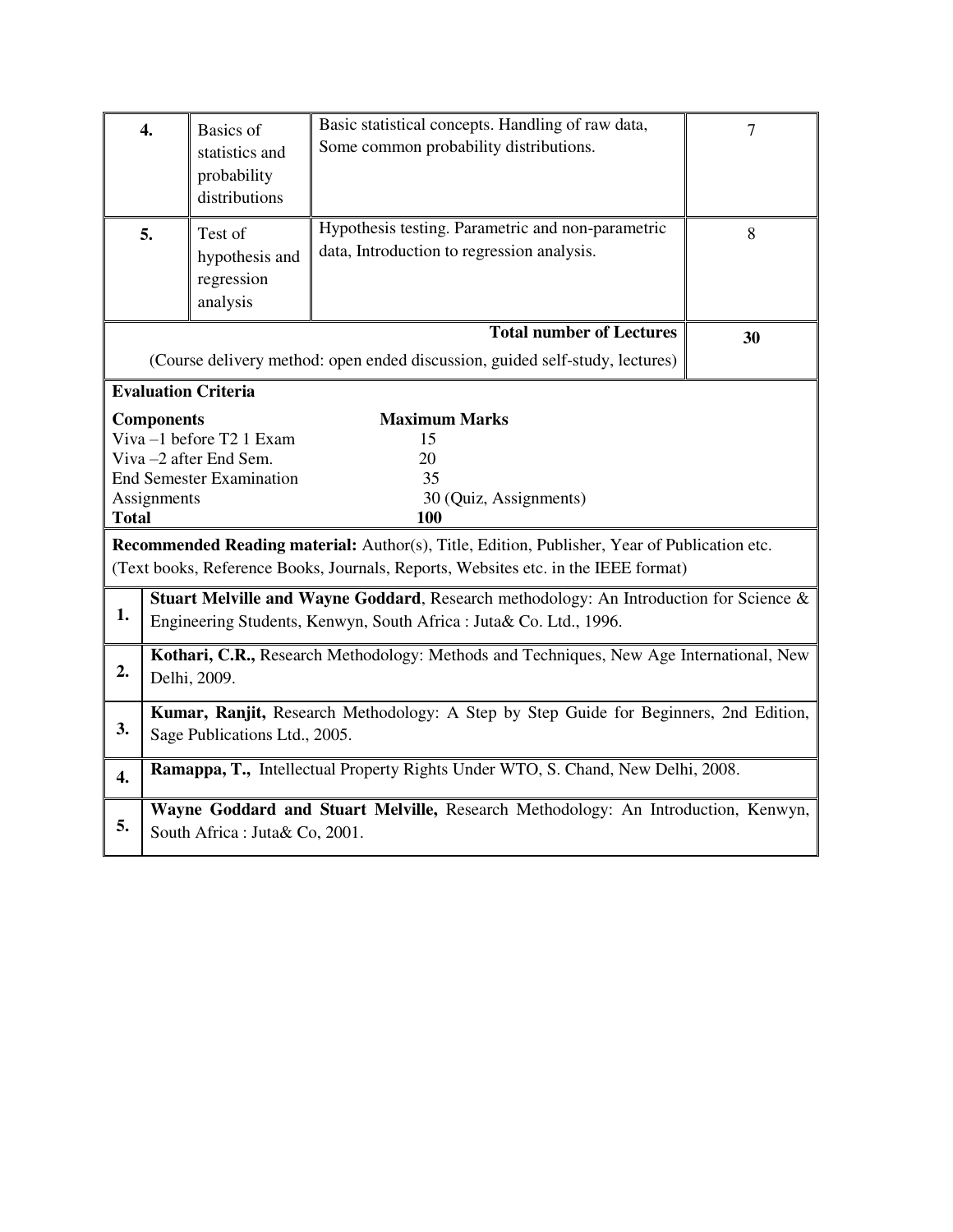#### **Detailed Syllabus Lecture-wise Breakup**

|                                                                                                                    | Lecture-wise Dreakup |                                                                |                                                                  |                                      |                                   |                             |             |
|--------------------------------------------------------------------------------------------------------------------|----------------------|----------------------------------------------------------------|------------------------------------------------------------------|--------------------------------------|-----------------------------------|-----------------------------|-------------|
| <b>Course Code</b>                                                                                                 |                      | 18M12CS117                                                     | Semester (Odd)                                                   |                                      | Semester I Session 2018-2019      |                             |             |
|                                                                                                                    |                      |                                                                |                                                                  |                                      | <b>Month from July - December</b> |                             |             |
| <b>Course Name</b>                                                                                                 |                      | <b>Blockchain Technology and Applications</b>                  |                                                                  |                                      |                                   |                             |             |
| <b>Credits</b>                                                                                                     |                      | 03                                                             | <b>Contact Hours</b>                                             |                                      |                                   | $(L+T)(3+1)$                |             |
|                                                                                                                    |                      |                                                                |                                                                  |                                      |                                   |                             |             |
| <b>Faculty (Names)</b>                                                                                             |                      | Coordinator(s)                                                 | Dr. P. Raghu Vamsi                                               |                                      |                                   |                             |             |
|                                                                                                                    |                      | Teacher(s)<br>(Alphabetically)                                 | Dr. P. Raghu Vamsi                                               |                                      |                                   |                             |             |
|                                                                                                                    |                      |                                                                |                                                                  |                                      |                                   |                             |             |
| <b>COURSE OUTCOMES</b>                                                                                             |                      |                                                                |                                                                  |                                      |                                   | <b>COGNITIVE LEVELS</b>     |             |
| Understand the structure of a blockchain and why/when it is better than<br>C141.1<br>a simple distributed database |                      |                                                                |                                                                  | <b>Understand Level</b><br>(Level 2) |                                   |                             |             |
| C141.2<br>critically assess its functions, benefits and vulnerabilities                                            |                      |                                                                | Analyze the incentive structure in a blockchain based system and |                                      |                                   | Evaluate Level<br>(Level 5) |             |
| C1412                                                                                                              |                      | Evaluate the setting where a blockchain based structure may be |                                                                  |                                      |                                   |                             | Apply Level |

| C141.3             | Evaluate the setting where a blockchain based structure may be<br>applied, its potential and its limitations                                                                      | Apply Level<br>(Level 3)   |
|--------------------|-----------------------------------------------------------------------------------------------------------------------------------------------------------------------------------|----------------------------|
| C141.4             | Attain awareness of the new challenges that exist in monetizing<br>businesses around blockchains and smart contracts                                                              | Analyze Level<br>(Level 4) |
| C <sub>141.5</sub> | Describe and apply the differences between the most prominent<br>blockchain structures and permissioned blockchain service providers,<br>as well as rising alliances and networks | Apply Level<br>(Level 3)   |

| <b>Module</b><br>No. | Title of the<br><b>Module</b> | <b>Topics in the Module</b>                                                                                                                                                                                                                                                                                                                                                                                                | No. of<br><b>Lectures for</b><br>the module |
|----------------------|-------------------------------|----------------------------------------------------------------------------------------------------------------------------------------------------------------------------------------------------------------------------------------------------------------------------------------------------------------------------------------------------------------------------------------------------------------------------|---------------------------------------------|
| 1.                   | <b>Blockchain Basics</b>      | What is Blockchain (BC), public ledgers, BC as public<br>ledgers; BC history - Bitcoin and Cryptocurrency, BC 2.0,<br>Smart contracts; BC architecture - Blocks in BC,<br>transactions<br>and<br>distributed<br><b>BC</b><br>consensus;<br>conceptualization - The Chain and the Longest Chain,<br>Cryptocurrency to Blockchain 2.0, Permissioned Model of<br>Blockchain.                                                  | 4                                           |
| 2.                   | Cryptographic<br>Primitives   | Cryptographic Hash Function, Properties of a hash function,<br>Hash pointer and Merkle tree, Digital Signature, Public Key<br>Cryptography, A basic cryptocurrency                                                                                                                                                                                                                                                         | 5                                           |
| 3.                   | Distributed<br>Consensus      | Distributed consensus in open environments, Consensus in<br>a Bitcoin network; Bitcoin Consensus - Proof of Work<br>(PoW) – basic introduction, Hashcash PoW, Beyond<br>Consensus in Bitcoin - Bitcoin PoW, Attacks on PoW and<br>the monopoly problem, Proof of Stake, Proof of Burn and<br>Proof of Elapsed Time; Consensus in Bitcoin (The Miners)<br>- The life of a Bitcoin Miner, Mining Difficulty, Mining<br>Pool. | 6                                           |
| 4.                   | Smart contracts $-1$          | contracts, Solidity, REMIX<br>IDE,<br>Smart<br>Ethereum<br>Blockchain, Ethereum Virtual Machine.                                                                                                                                                                                                                                                                                                                           | 8                                           |
| 5.                   | Smart contracts $-2$          | Decentralized applications (Dapps), Truffle development,<br>Design improvements, Application models and standards                                                                                                                                                                                                                                                                                                          | $\overline{7}$                              |